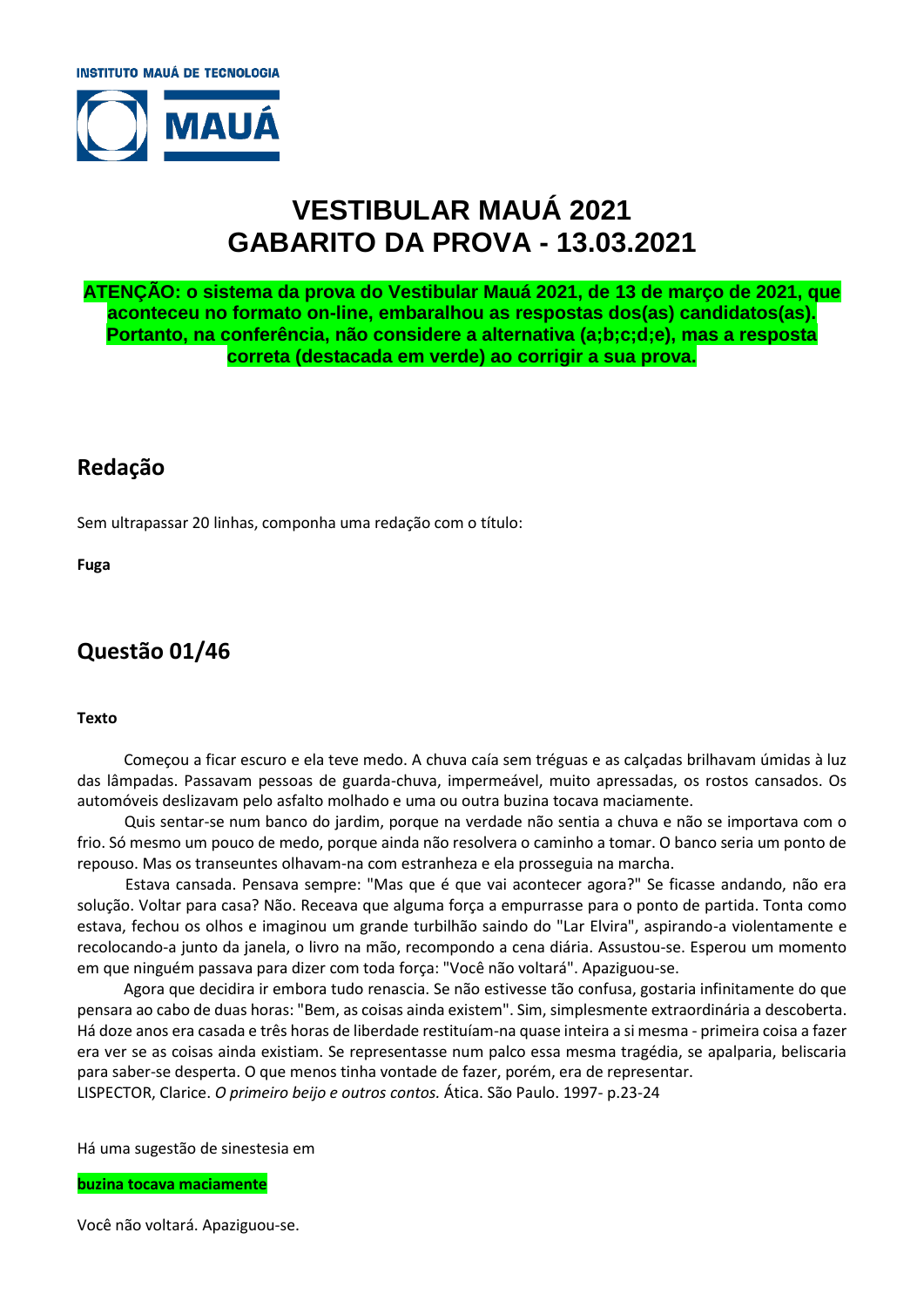alguma força a empurrasse para o ponto de partida.

aspirando-a violentamente

um grande turbilhão saindo do "Lar Elvira"

### **Questão 02/46**

Passando para o plural a frase

*Começou a ficar escuro ela teve medo.*

**Começou a ficar escuro e elas tiveram medo.**

Começaram a ficar escuros elas tiveram medo.

Começou a ficar escuro e elas terão medo.

Começaram a ficarem escuros e elas terão medo.

#### **Questão 03/46**

O medo da personagem justifica-se

Começaram a ficarem escuros e elas tiveram medo.

#### **por sua indecisão.**

porque começou a ficar escuro.

porque chovia.

porque não queria retornar a casa.

porque não queria representar.

### **Questão 04/46**

Se representasse num palco essa mesma tragédia, se apalparia, beliscaria para saber-se desperta.

As palavras em negrito exercem, respectivamente, as funções de

**conjunção subordinativa condicional; objeto direto; partícula reflexiva.**

pronome apassivador; sujeito; objeto direto.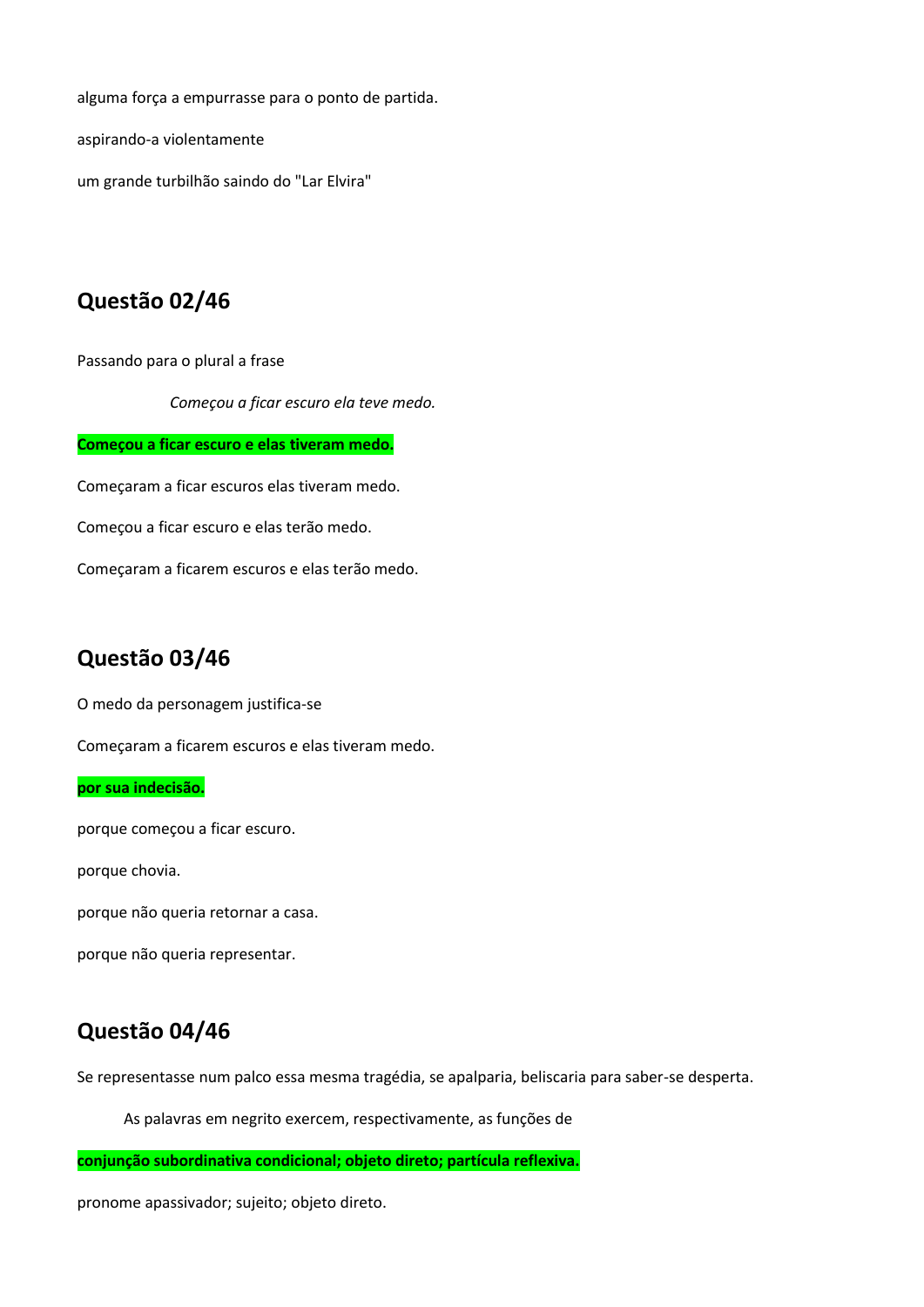sujeito; pronome apassivador; objeto indireto.

partícula reflexiva; objeto direto; sujeito.

índice de indeterminação do sujeito; pronome apassivador; sujeito.

# **Questão 05/46**

Saber-se, na questão anterior tem o sentido de

| ter certeza de. |  |  |  |  |  |
|-----------------|--|--|--|--|--|
| conhecer-se.    |  |  |  |  |  |
| sentir dor.     |  |  |  |  |  |
| acordar.        |  |  |  |  |  |
| ter vontade de. |  |  |  |  |  |

# **Questão 06/46**

Ao usar a expressão Você não voltará, a personagem estava se referindo

**a ela mesma.**

ao Lar Elvira.

ao marido.

ao banco.

à casa.

# **Questão 07/46**

Research finds reading books has surged in lockdown

Can Survey of 1,000 people reports time spent with books has almost double Survey of 1,000 people reports time spent with books has almost doubled, with thrillers and crime the favoured genres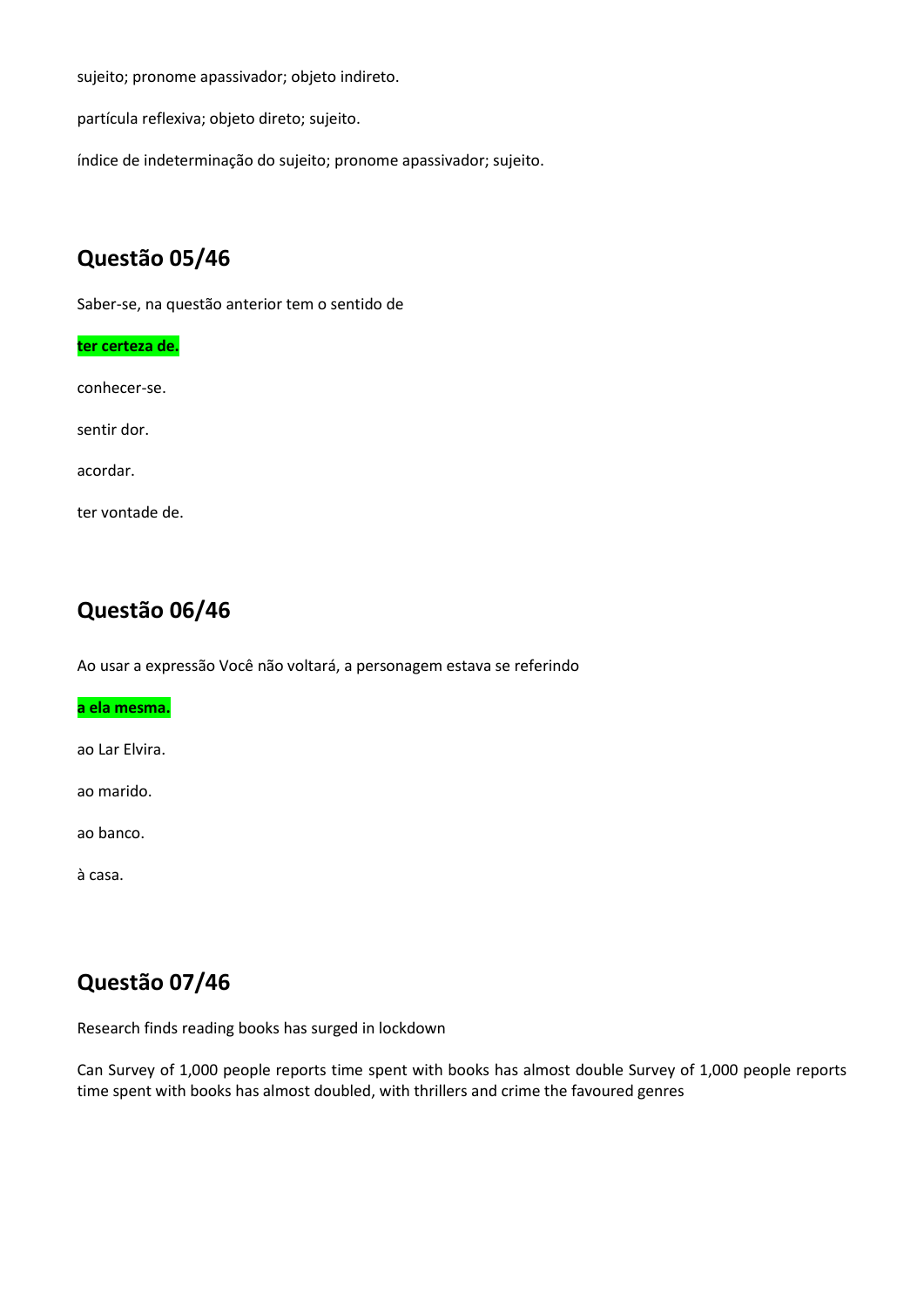

A new survey has revealed that people in the UK have almost doubled the amount of time they spend reading books since lockdown began, but instead of dystopian fiction readers are turning to the "comfort" of crime and thrillers.

Nielsen Book's research found that 41% of people said they were reading more books since Boris Johnson imposed the measures on 23 March. According to the nationally representative sample of 1,000 adults, surveyed from 29 April to 1 May, the nation has also increased the amount of time it spends reading books from around 3.5 hours per week, to six. Just 10% of adults said they were reading less.

Readers also revealed their tastes have changed since the outbreak of Covid-19, with their interest in crime and thrillers, and other popular fiction, increasing. There was "currently little appetite" for dystopian fiction, said Nielsen.

Photo by Lina Moiseienko/Alamy: 'An escape from the crisis'.

De acordo com o texto, qual alternativa ilustra os hábitos de leitura no Reino Unido no período de pandemia?

**Uma nova pesquisa revelou que as pessoas quase dobraram o tempo gasto com leitura e modificaram suas preferências de gênero literário.**

A pesquisa realizada com 1.000 adultos revelou que o tempo gasto com leitura teve aumento de 105%.

Dentre as pessoas entrevistadas, 41% prefere a leitura de livros sobre crime e suspense

O isolamento social decretado no Reino Unido prejudicou o comércio de livros.

Com a disseminação do COVID, o interesse por livros sobre utopias negativas teve aumento significativo.

# **Questão 08/46**

De acordo com o cartum podemos inferir que

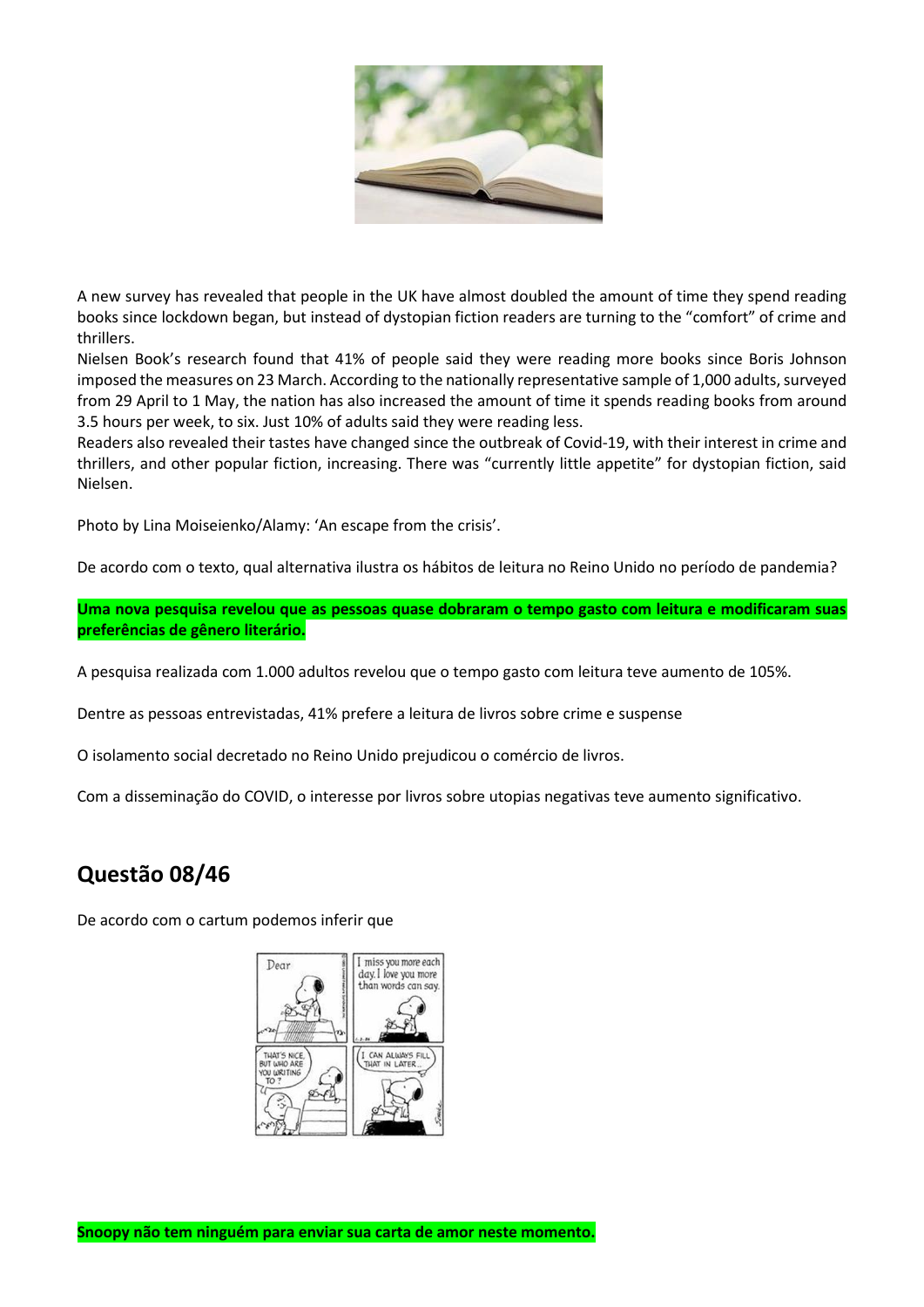Charlie Brown está preocupado em corrigir a linguagem da carta de amor.

Snoopy está escrevendo a carta de amor para seu querido Charlie Brown.

Snoopy está perdidamente apaixonado por uma personagem secreta.

Charlie Brown pediu a Snoopy que escrevesse uma carta por ele.

# **Questão 09/46**

Leia o texto para responder às questões seguintes.

**Blindness** Saramago, José. New York: Harcourt Brace & Company, 1995

At an intersection in front of a traffic light, a driver remains stopped after the light turns green, which annoys the other drivers.



Julianne Moore, Danny Glover, Alice Braga, Joe Pingue, and Mark Ruffalo in Blindness (2008)

The man yells out that he has suddenly gone blind: his entire field of vision is a sea of whiteness. After another driver helps the blind man back to his apartment, the blind man knocks over a vase and cuts himself trying to pick up the pieces, then passes out on the couch until the blind man´s wife comes home and helps him clean up. It turns out that the person who drove the blind man home was a thief – he stole their car, so the blind man and his wife take a taxi to the eye doctor. The doctor is baffled: there's seemingly nothing wrong with the blind man's eyes, and his condition is unprecedented. The only option, the doctor admits, is to "wait and see."(…) Back in their apartment, the doctor's wife reads a book to the group. As she reads, the first blind man suddenly regains his sight, and the entire group begins rejoicing. By the next morning, all of them can see again, and the city is full of people celebrating on the streets. The doctor proclaims that all humans are "Blind people who can see, but do not see."

Jennings, Rohan. "Blindness Plot Summary." LitCharts. LitCharts LLC, 9 Apr 2020. (Adapted.)

What does which annoys the other drivers refer to?

**The fact that a driver remains stopped after the light turns green.**

The fact that some drivers do not pay attention to intersections.

The fact that one of the drivers went blind without any explanation.

The fact that there was an intersection that forced people to stop.

The fact that the man's field of vision became a sea of whiteness.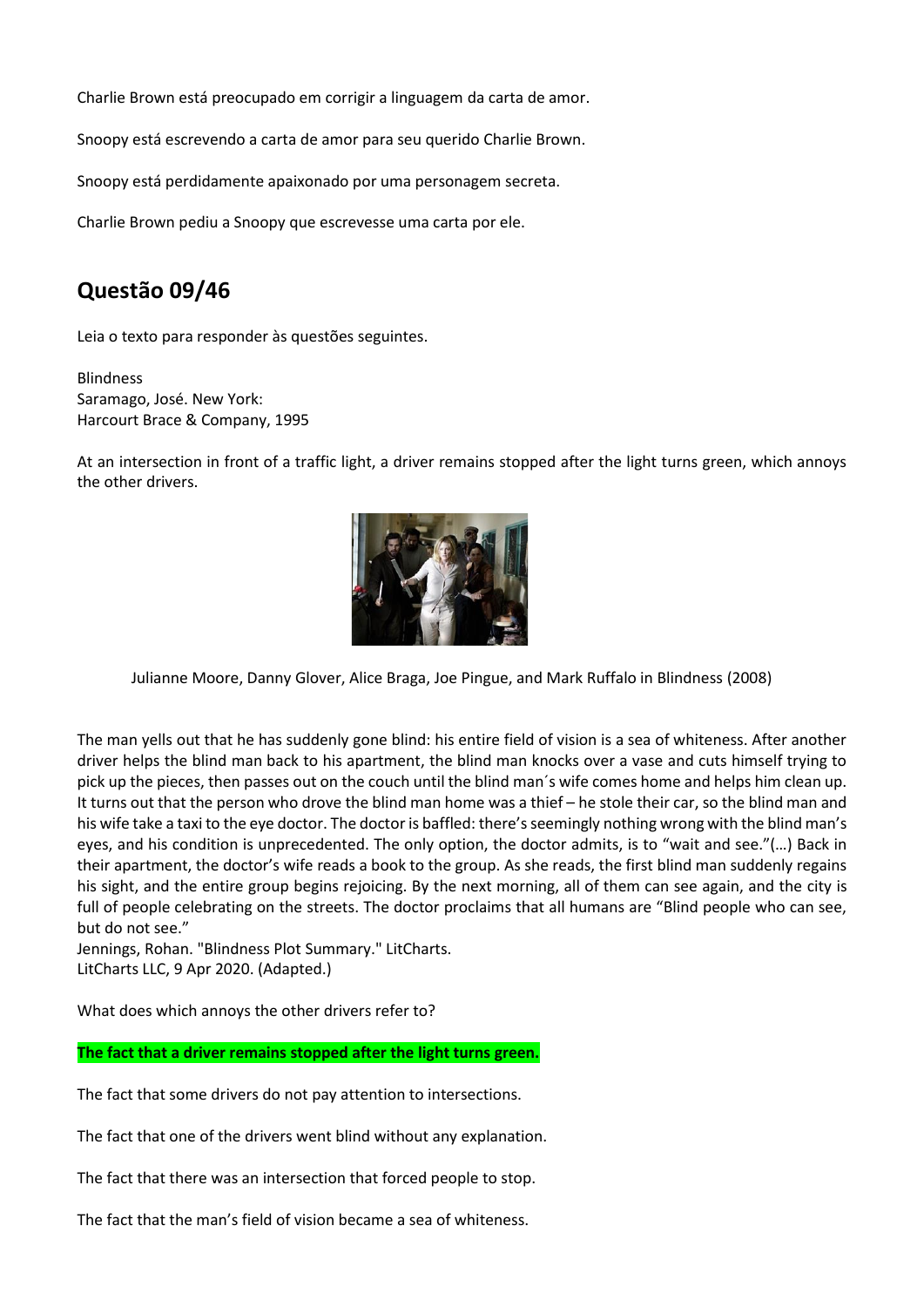# **Questão 10/46**

According to this excerpt from the text above, what can we infer?

The doctor is baffled: there's seemingly nothing wrong with the blind man's eyes, and his condition is unprecedented. The only option, the doctor admits, is to "wait and see."(…) The doctor proclaims that all humans are "Blind people who can see, but do not see."

#### **The blindness the author refers to is not the physical condition, but the choice of not seeing.**

The inability of doctors to find out the cause and the right treatment for many health problems.

The author's belief in medicine and the advances of treatments for the condition of blindness.

The lack of expertise from that specific doctor, who was not able to diagnose the man's problem.

The prophetic saying of the doctor about the possible cure for blindness.

# **Questão 11/46**

Leia o texto para responder às questões 11 e 12.

Fake news is a big issue right now. News companies are in the pockets of mega-billionaires. Media bias, inaccurate reporting, and sensationalism are on everyone's mind. We are in an age where we do not trust the people reporting the news. Despite all this, there are some trustworthy news sources out there. You just have to know where to look.

What we mean when we say "Trustworthy"? Okay, let us be candid here. This is going to be a controversial article, no matter which news sites we suggest. Some people will disagree with the ones we choose. Others will be offended that we did not include their favorite media outlets.

Unfortunately, there is no objective metric of trustworthiness. Most of the sites you will see listed made their way onto this list because they have developed a solid reputation for unbiased news, not-politically-motivated reporting. Yes, you can contest a reputation as it is also in flux always. It cannot be easily quantified (though we have cited sources where we can) and people will always have different opinions.

That being said, we stand by the assertions we make here. If you disagree, take to the comments and (civilly) tell us why. Also, note that we are presenting these credible news websites in alphabetical order and not ranking by trustworthiness.

Dan Price, 2019. (Adaptado)

Qual a relação estabelecida pelo uso da expressão "Despite all this" no primeiro parágrafo?

**Oposição** Adição Alternância Conclusão

Dúvida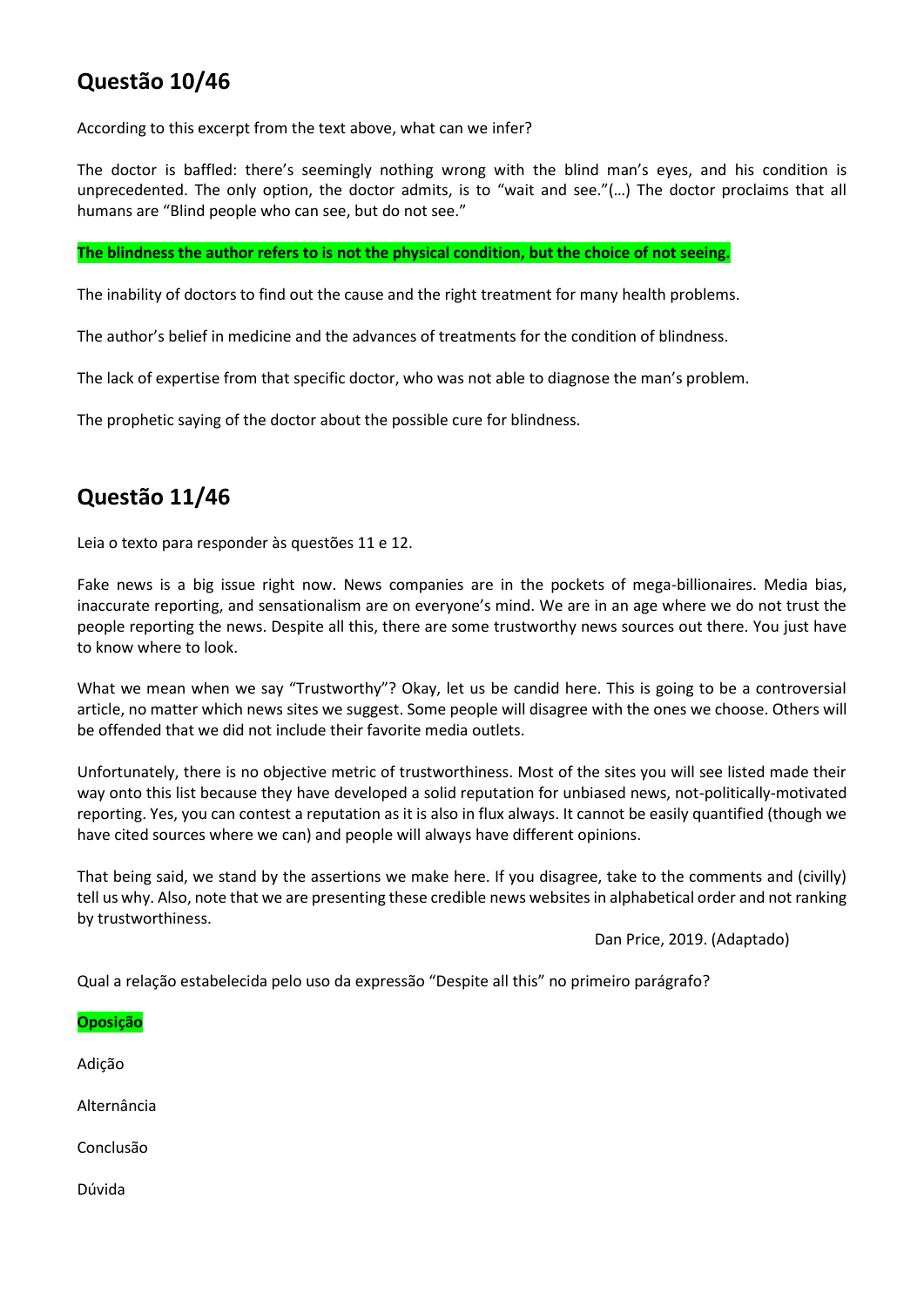# **Questão 12/46**

O que o autor pretende incluir no texto que provavelmente provocará reações controversas?

**Uma lista de sites de notícias considerados idôneos e confiáveis.**

Uma lista de temas que não devem ser discutidos publicamente.

Uma lista de jornalistas tendenciosos e de reputação sólida.

Uma lista de opiniões duvidosas sobre temas polêmicos.

Uma lista de artigos provenientes de fontes bastante discutíveis.

# **Questão 13/46**

Assinale a alternativa que completa corretamente o enunciado:

Após a Segunda Guerra Mundial o mundo dividiu-se em duas grandes áreas de influência no período da Guerra Fria: o bloco capitalista, liderado pelos EUA, e o socialista, liderado pela URSS. Após a dissolução da União Soviética e a queda do Muro de Berlim surgiu uma nova ordem mundial e apareceu a figura do socialismo de mercado, o qual se caracteriza por ser

**o modelo econômico adotado pela República Popular da China, o qual, apesar da denominação, assemelhase a um capitalismo do Estado, tendo por base empresas estatais e economia de mercado. Este modelo foi proposto para incorporar a economia de mercado à economia planificada do país e posteriormente foi adotado pelo Vietnã.**

um novo alinhamento que está vinculado aos interesses da Rússia, detentora da maior economia mundial, a qual desenvolveu durante a Guerra Fria todo um arcabouço técnico para aumentar a sua influência econômica, cultural e militar ao redor do globo.

o tipo de economia praticado pela União Europeia, envolvendo relações econômicas e políticas em torno do ideal de solidariedade e crescimento em conjunto. Com a adoção do Euro, no ano de 2002, o bloco atingiu o maior dos seus objetivos de integração regional, criando instituições para gerenciar esse modelo de organização.

o modelo adotado pelos BRIC's de forma que o crescimento contínuo da economia de países como Brasil, Rússia, Índia e China, com maior estabilidade política e econômica e o desenvolvimento social e tecnológico da Coreia do Sul criaram um novo cenário para as relações internacionais, de modo que esses países que apenas detinham uma posição secundária como atores globais passaram a influenciar mais ativamente o comércio internacional.

disputas indiretas político-econômicas entre as áreas de influência norte-americana e as norte-coreana em busca de maior poderio, principalmente estratégico e militar sobre as diferentes partes do mundo, com o aperfeiçoamento de armas nucleares pelas potências líderes.

# **Questão 14/46**

O relevo da Ásia é bastante diversificado, possuindo desde altas cadeias de montanhas, planaltos dificilmente habitáveis devido às baixas temperaturas, planícies com ótimos solos para agricultura e a depressão absoluta mais profunda. São exemplos dessas categorias de relevo, respectivamente,

**Cordilheira do Himalaia, Planalto do Pamir, Planície do Mekong, Mar Morto.**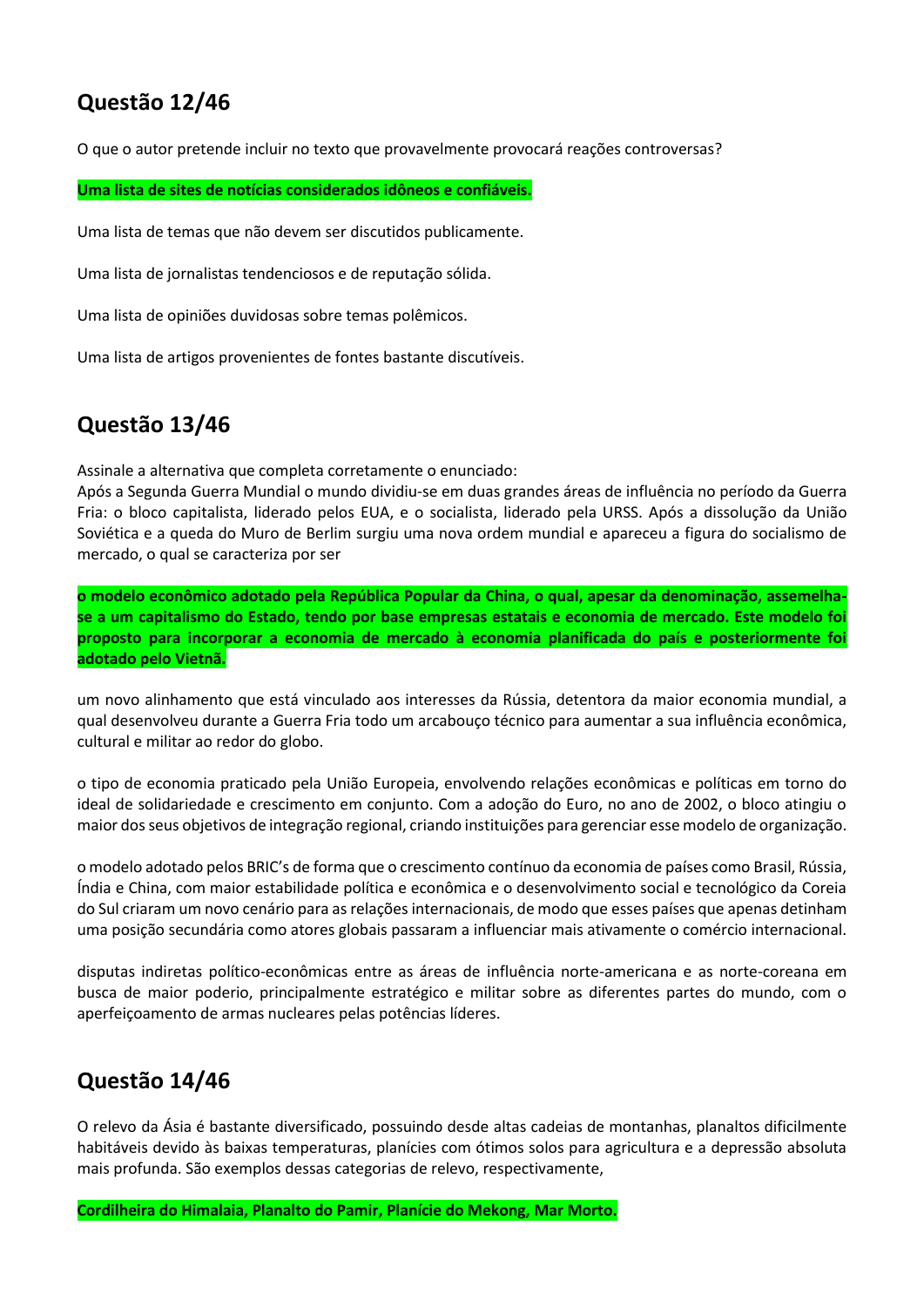Montes Urais, Planalto do Tibete, Planície do Nilo, Mar Adriático.

Dolomitas, Planalto da Anatólia, Planície Chinesa, Mar Negro.

Montes Pirineus, Planalto da Arábia, Planície Siberiana, Mar Cáspio.

Cordilheira do Everest, Planalto Central Siberiano, Planície Indo-Gangética, Mar Vermelho.

# **Questão 15/46**

Em sua obra "O existencialismo é um humanismo" Jean-Paul Sartre destaca que "o existencialismo declara frequentemente que o homem é angústia". Dentro deste contexto é correto afirmar que

**o homem que se engaja e que se dá conta de que ele não é apenas aquele que escolheu ser, mas também um legislador que escolhe simultaneamente a si mesmo e a humanidade inteira, não consegue escapar ao sentimento de sua total e profunda responsabilidade.**

semelhante a pássaros que não estão cativos em gaiolas, e a animais selvagens que não conhecem jaulas, o ser humano tem a essência de liberdade, porém tal liberdade é constantemente confrontada pelas forças instintivas e biológicas que são inatas ao sujeito.

ao mesmo tempo em que o existencialismo concebe que a angústia faz parte da condição humana, também defende que o sujeito não pode ser plenamente responsabilizado por suas decisões porque está inserido em um meio social.

a angústia é um problema psíquico que deve ser tratado adequadamente com a ajuda e orientação de profissionais especializados, por exemplo médicos e psicoterapeutas.

o homem está condenado a ser livre, assim a angústia é um modo de tipificar o impacto que a sociedade pode ocasionar na vida do sujeito aparentemente livre.

# **Questão 16/46**

Assinale a alternativa que responde corretamente à questão:

No final do século XI, o islamismo havia se expandido e seus fiéis desejavam tomar posse dos lugares que consideravam sagrados, contudo, tais lugares eram os mesmos dos cristãos. Dentre eles destacava-se a cidade de Jerusalém que é o principal local sagrado para essas duas religiões monoteístas e também para o judaísmo. A ocupação da cidade e das regiões próximas, que compõem Terra Santa, foi motivo de muitos conflitos entre essas religiões na Idade Média. Quais as consequências desses conflitos para o Ocidente?

**Apesar do fracasso militar, essas expedições influenciaram grandes transformações no mundo medieval, causaram o enfraquecimento da aristocracia feudal, fortaleceram o poder real e possibilitaram a expansão do mercado. A civilização oriental contribuiu para o enriquecimento cultural europeu.**

O Papa Gregório VIII reuniu a nobreza europeia em 1095 para combater os infiéis que ocupavam a Terra Santa. No ano seguinte, os cruzados partiram para Jerusalém e obtiveram sucesso, conquistando a Terra Santa, o principado de Antioquia e os condados de Trípoli e Edessa.

O Papa Urbano II convocou uma cruzada, que ficou famosa pela participação de três importantes reis da Europa: Ricardo Coração de Leão, da Inglaterra; Frederico Barbarossa, do Sacro Império Romano Germânico; e Felipe Augusto, da França. O rei Ricardo Coração de Leão conseguiu assinar um acordo de paz permitindo a peregrinação dos cristãos com segurança até Jerusalém.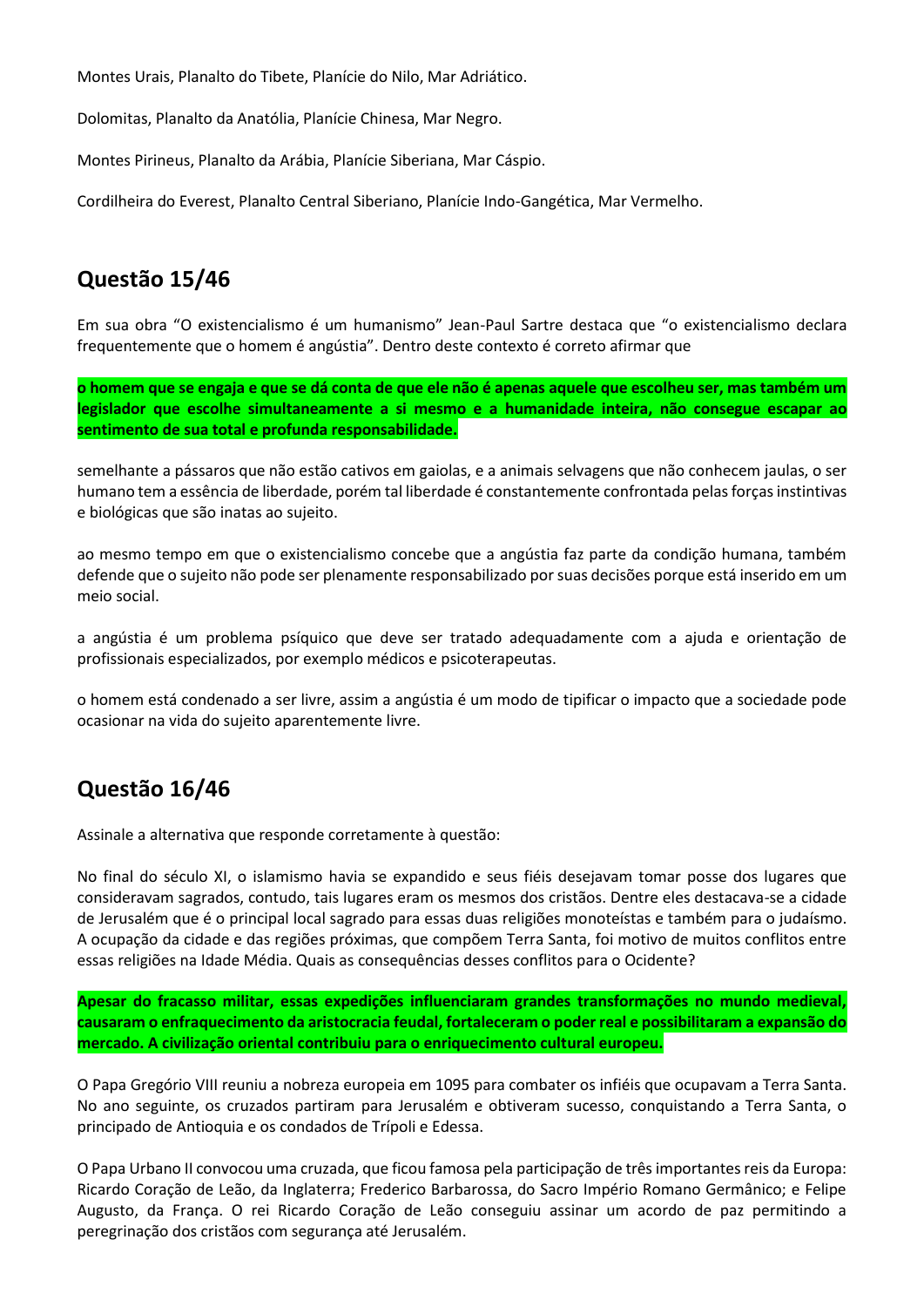A cruzada convocada pelo Papa Inocêncio III, ocorrida entre 1202 e 1204, deixou notáveis consequências políticas e religiosas porque enfraqueceu o Império Oriental e agravou o ódio entre a cristandade grega e latina.

A unificação da Igreja, entre a Igreja Católica Apostólica Romana e a Igreja Católica Apostólica Ortodoxa separadas em 1054, por meio do auxílio aos bizantinos, que sofriam com os ataques dos turcos muçulmanos.

# **Questão 17/46**

A partir do dia 31 de janeiro de 2020 o Reino Unido deixou a União Europeia, saída que ficou conhecida como Brexit, uma abreviação para "british exit" ("saída britânica", na tradução literal para o português). Esse é o termo mais comumente usado quando se fala sobre a decisão do Reino Unido de deixar a União Europeia. O processo de saída, entretanto, teve um período de transição até o final do ano de 2020 e trará consequências geopolíticas. Dentre elas é correto ressaltar que

Disponível no site da BBC em: 14 jul. 2020 (adaptado).

**os britânicos terão os desafios de negociar um novo acordo comercial com a União Europeia e de tentar estabelecer novas relações comerciais com outros países.**

a Grã-Bretanha deverá negociar a saída da Irlanda do Norte do Reino Unido devido à livre circulação de mercadorias entre a Irlanda do Norte e a República da Irlanda.

o Reino Unido deverá aceitar decisões unilaterais de seus países membros como a Escócia que fará um novo plebiscito para rever a decisão do brexit.

conciliar os interesses geopolíticos em temas que vão do acordo nuclear com o Irã às mudanças climáticas, da Ucrânia à China tornou-se mais simples pois passou a depender de decisões apenas do Parlamento britânico.

o acordo comercial com os EUA, parceiro privilegiado com o qual os britânicos mantêm investimentos e projetos mútuos em diversas áreas, tornou-se descomplicado sem as imposições ambientais determinadas pela União Europeia.

### **Questão 18/46**

Heródoto, historiador grego (485-425 a.C.), afirmou que o "Egito é uma dádiva do Nilo", entretanto, cruzando dez países africanos, a importância do rio não se restringe ao Egito. Qual a importância do rio Nilo para a região?

**O rio Nilo possui um regime de cheias periódicas ao longo de seu curso. Por ser perene, nos momentos de estiagem, suas margens tornam-se extremamente férteis devido aos sedimentos ali depositados durante a época das cheias, portanto, ele é fundamental para a agricultura dos países que cruza.**

O vale do Nilo fica na região da África Meridional, entre os territórios do Egito e do Sudão. O Nilo é um rio extremamente importante para aquela localidade porque atravessa toda a extensão do deserto do Saara, permitindo a criação de zonas irrigáveis.

No Nilo, na fronteira entre a Tanzânia e Uganda fica localizada a usina hidrelétrica de Assuã. Ela produz boa parte da energia usada por aqueles países e é indispensável para a região gerando energia e fornecendo água controlada para a irrigação.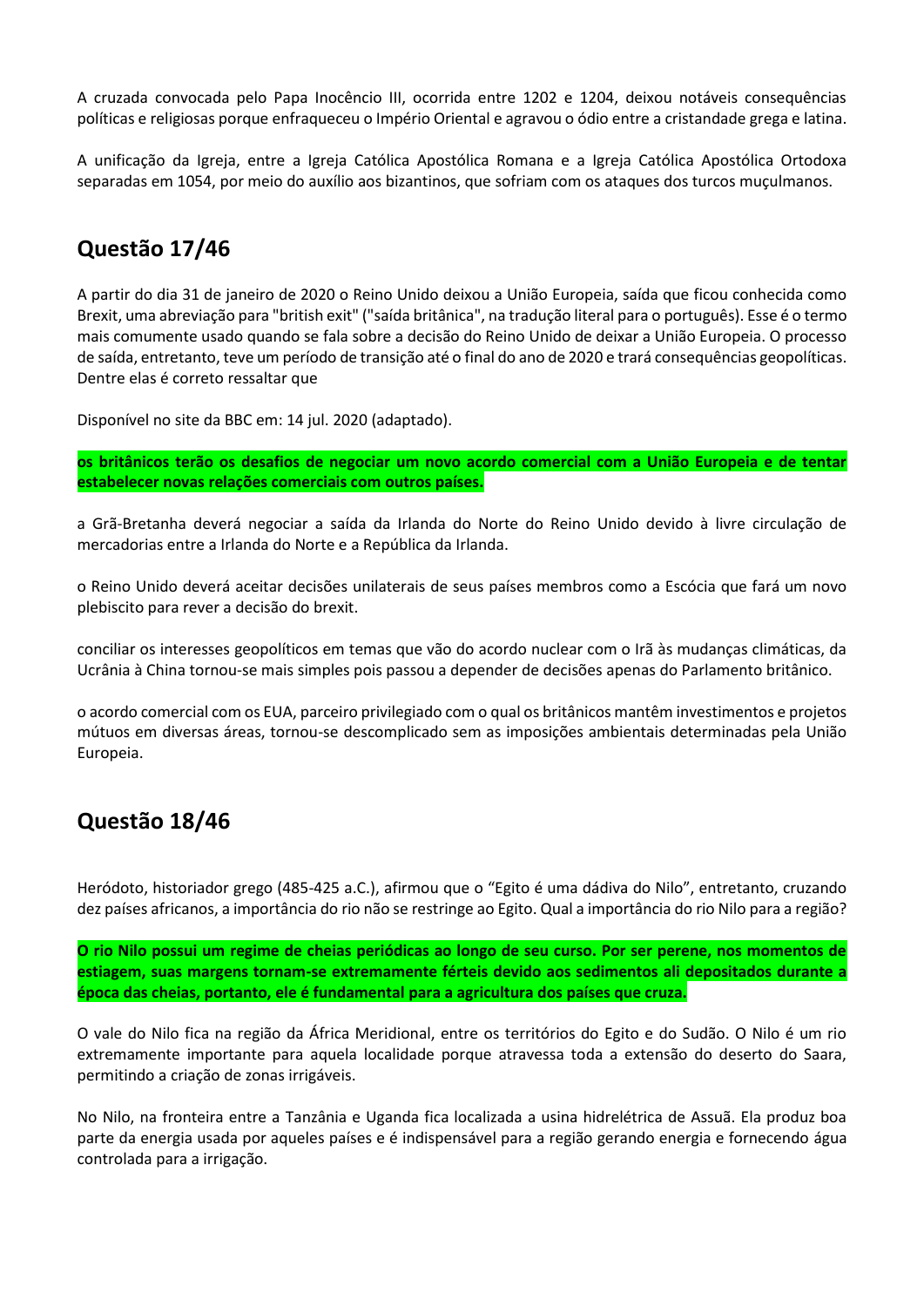Por ser um rio extenso, sua vazão é alta, determinando a foz em formato de delta, medindo 160 km de comprimento e 250 km de largura, desse modo a foz é o local onde os sedimentos acumulam-se e não são levados pelas correntes marítimas, criando terras férteis.

O Nilo é uma excelente via para o transporte fluvial. Todos os cantos da região, podem ser alcançados por barcos, o que favorece o desenvolvimento da navegação tornando os países cruzados pelo rio potências marítimas.

# **Questão 19/46**

Assinale a alternativa que completa corretamente o enunciado:

O período entre 1946 e 1964 da história brasileira caracterizou-se por ser uma fase democrática, marcada por intensas tensões políticas e pelo desenvolvimentismo do Brasil. Além disso, do ponto de vista das lideranças políticas foi definido como

**populista, pois se apoiava na imagem do líder carismático cujos atos populares promoveriam uma vida melhor para a população, o que levava o povo a idealizar o governante.**

queremista, porque reivindicava a democratização do país, pós Estado Novo, sob a tutela de Vargas, já que ele era considerado o Pai do Povo.

monopolista, pois as indústrias de base foram criadas neste período e permaneceram sob a tutela do Estado e, por consequência, sob a liderança do governo.

bipartidarista, pela oposição de forças entre os integrantes da União Democrática Nacional (UDN) e os do Partido Trabalhista Brasileiro (PTB).

intervencionista, por buscarem suprir as deficiências da iniciativa privada e coordenarem os fatores de produção nacional, de maneira a evitar ou resolver seus conflitos.

# **Questão 20/46**

Texto I:

"Vocês que fazem parte dessa massa Que passa nos projetos do futuro É duro tanto ter que caminhar E dar muito mais do que receber E ter que demonstrar sua coragem À margem do que possa parecer E ver que toda essa engrenagem Já sente a ferrugem lhe comer Eh, ô, ô, vida de gado Povo marcado Eh, povo feliz!" Admirável Gado Novo (Zé Ramalho)

Texto II:

"[...] chamamos simplesmente de trabalho útil aquele cuja utilidade se patenteia no valor-de-uso do seu produto ou cujo produto é um valor-de-uso."

MARX, Karl. O capital. Rio de Janeiro: Civilização Brasileira, 2011, p. 63.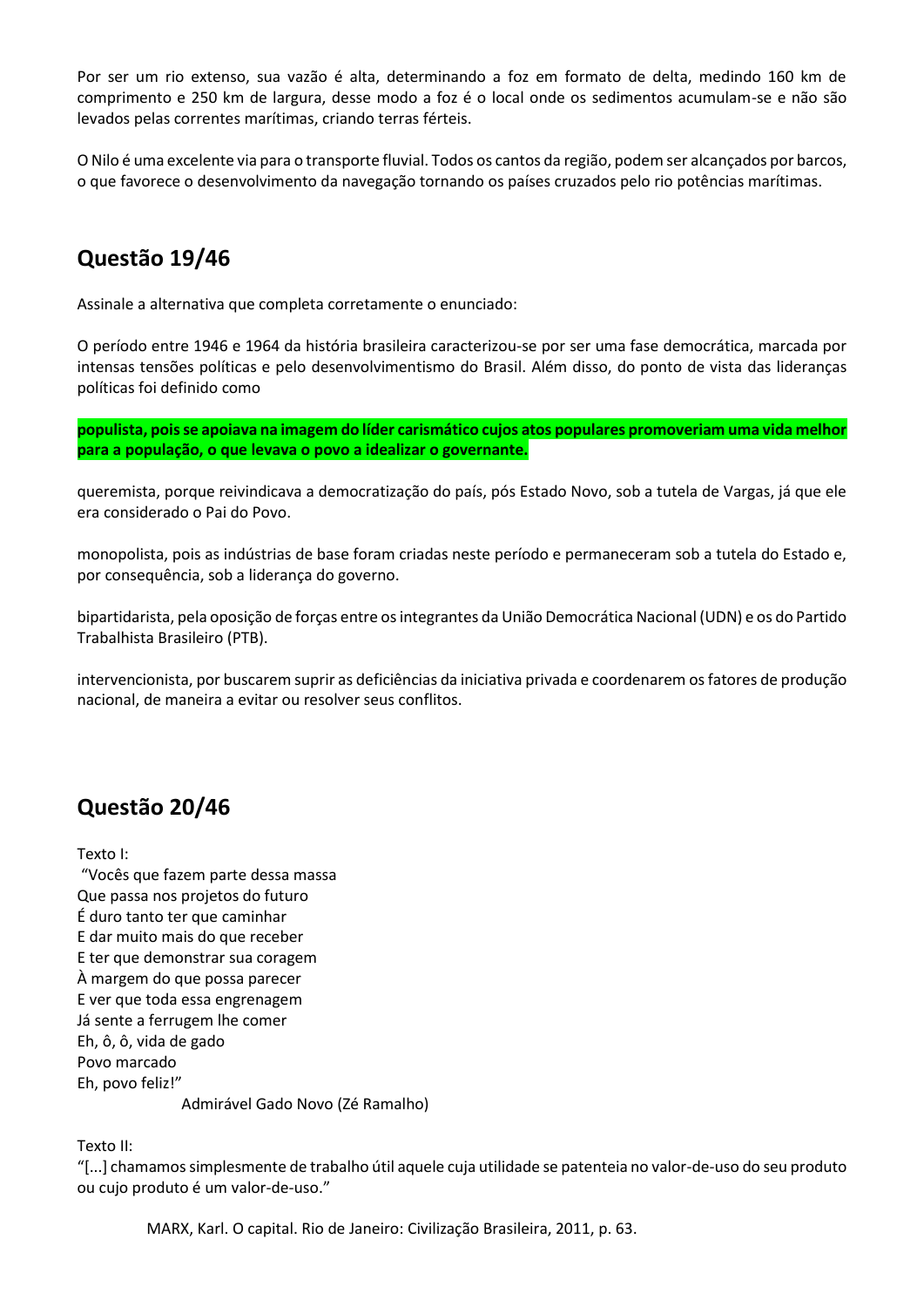Os textos articulam temas comuns, os quais evidenciam a situação de pessoas que

#### **cuja força de trabalho se tornou mercadoria, paga pelo salário.**

se colocam em posição anárquica às leis e arbitrariedades estatais.

criticam a lógica liberal, valorizada pelo Estado em detrimento do indivíduo.

se desprenderam da condição de exploração e oferecem seu trabalho como produto útil.

estão promovendo a lógica do escambo como forma de sobrevivência.

# **Questão 21/46**

"Em meio a pandemia de Covid-19 chama atenção o surgimento de uma segunda mazela: a desinfodemia. O termo foi cunhado pela Organização das Nações Unidas para a Educação, a Ciência e a Cultura (UNESCO), e é definido como 'desinformação básica sobre a doença de Covid-19'. A ONU considera as fake news sobre o novo coronavírus 'mais mortais que qualquer outra desinformação'."

Disponível no site do Correio Braziliense. 10 jul. 2020.

Assinale a alternativa correta. O texto aponta para um fenômeno clássico do século XXI que é

**a rápida disseminação de informações por meio das mais diferentes mídias sem a devida conferência de sua veracidade.**

a transmissão sem controle do vírus além das fronteiras de origem devido à globalização, o que seria uma segunda mazela.

o uso das novas tecnologias da informação e comunicação de forma criteriosa e em prol da garantia do acesso à informação.

a erradicação de boatos por meio de programas e aplicativos que permitem detectar a veracidade das notícias.

o comportamento de manada ao filtrar as informações acerca da doença evitando a desinfodemia.

# **Questão 22/46**

Na perspectiva aristotélica o homem é um ser naturalmente político, de modo que a ética é atributo fundamental para o bom andamento da pólis. Nessa direção, Aristóteles afirmou: "[...] Porquanto uma andorinha não faz verão, nem um dia tampouco; e da mesma forma um dia, ou um breve espaço de tempo, não faz um homem feliz e venturoso".

ARISTÓTELES. Ética a Nicômaco. In.: Pensadores. São Paulo: Abril Cultural, 1979, p. 56.

A afirmação aristotélica destaca que

**é preciso considerar o homem em sua integralidade, logo, as práticas da ética e da vida justa devem ser hábitos e ações constantes, não limitados a posturas isoladas.**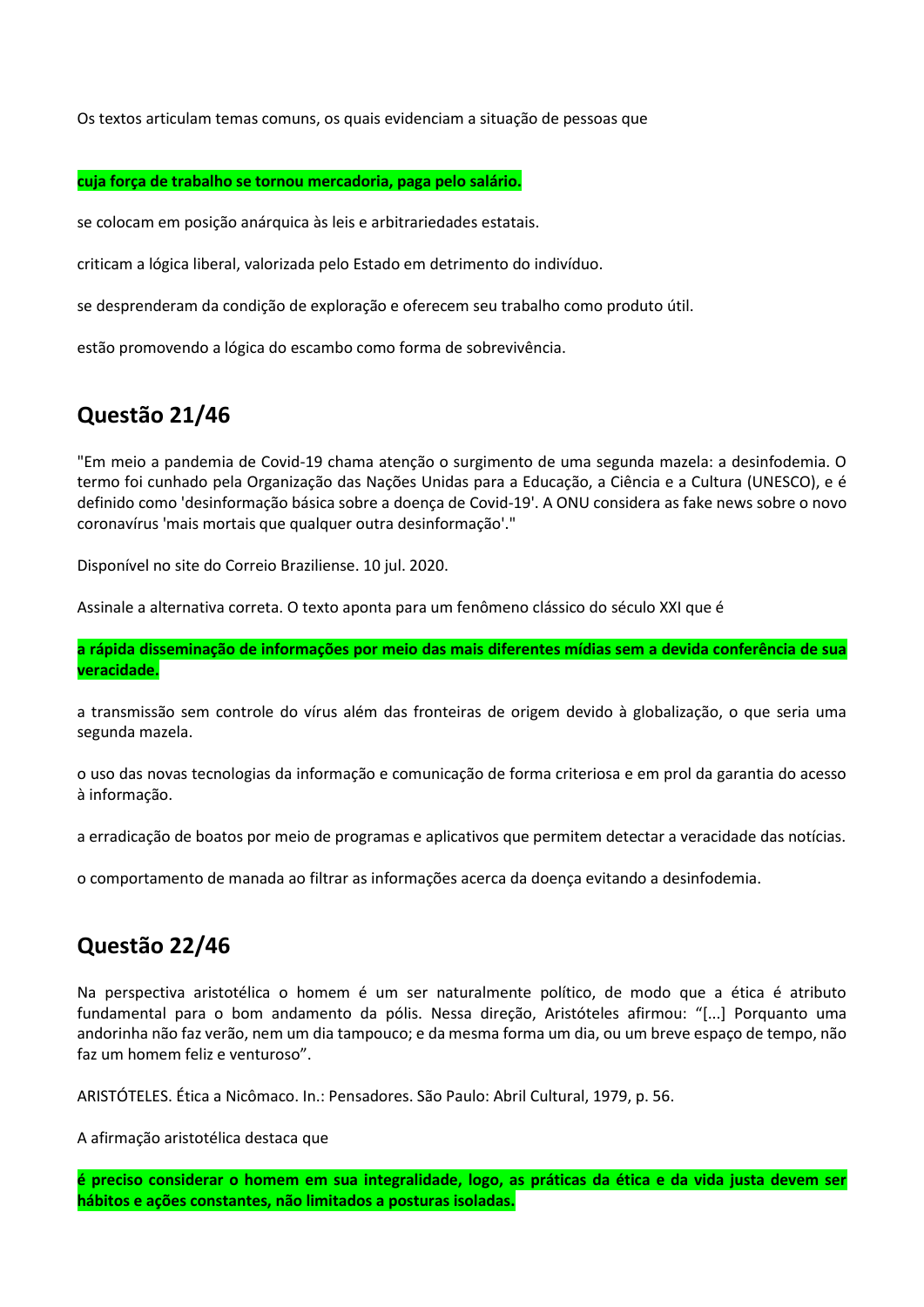os fenômenos naturais são paradigmas satisfatórios a serem copiados.

o homem precisa ater-se às circunstâncias, ao momento adequado para agir coerentemente, pois ainda que a vida não seja perfeita, o que importa são as pequenas mudanças e ações no mundo.

a lei só é positiva se tiver seus fundamentos no idealismo platônico, o qual exige que o homem saia da condição de inferioridade (da caverna) e adentre o conhecimento pleno e crítico da realidade.

a ética, como atributo indispensável para o bom convívio social, volta seu interesse para o aspecto substancial em vez do formal devido a sua proposição universalista de que os fins justificam os meios.

# **Questão 23/46**

Considere a circunferência inscrita no triângulo isósceles ABC abaixo em que os segmento e são iguais



É correto afirmar que a medida do segmento, em cm, vale

# **10**

12

16√3 3

4√3

8

# **Questão 24/46**

A figura mostra um trecho do gráfico de uma função da forma $f(x) = \frac{x+b}{cx+d}$ .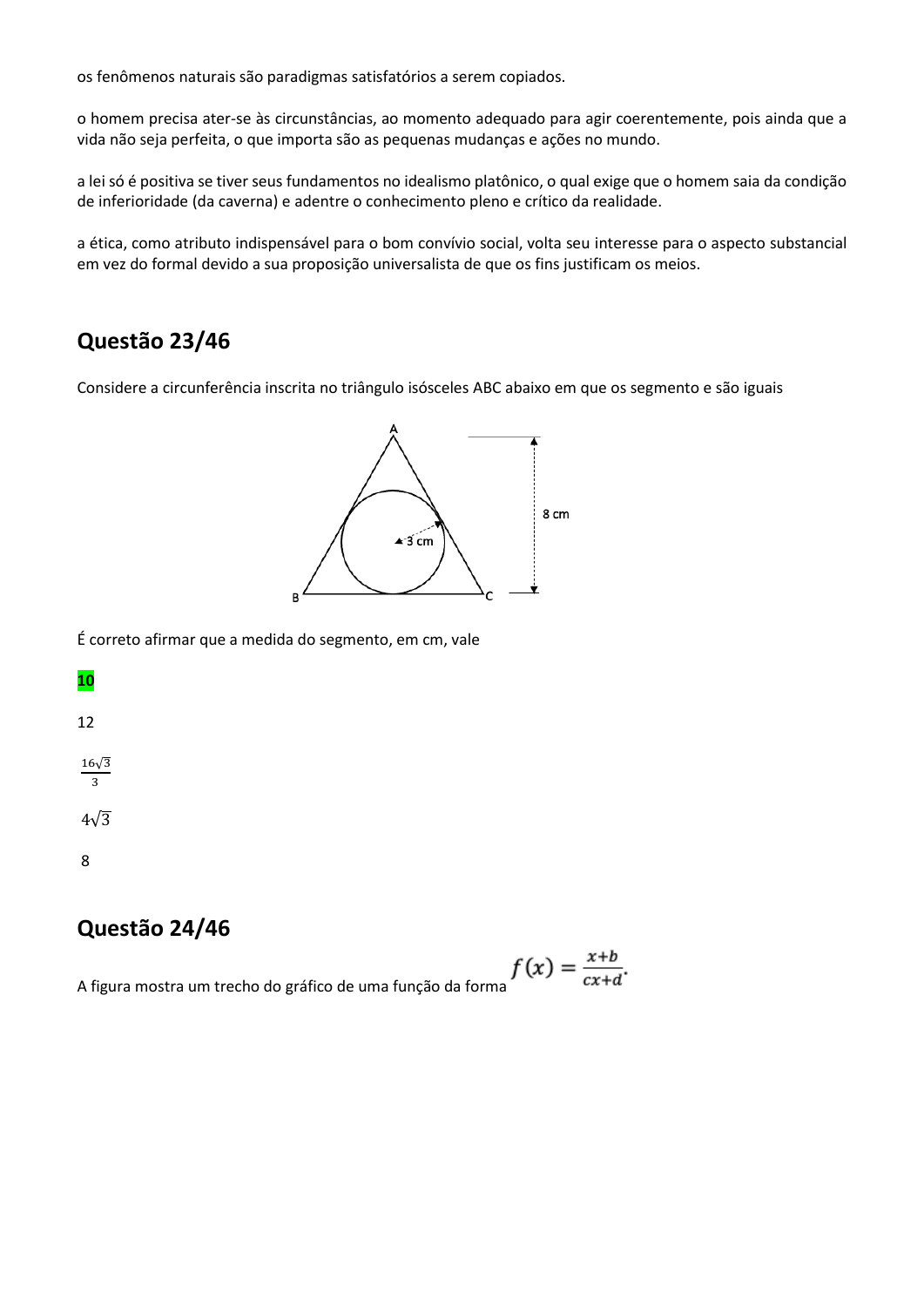

O valor de "c" é



# **Questão 25/46**

A figura representa o gráfico de  $y = ax^2 + bx + c$ 



Assinale a alternativa correta.

**a > 0; b > 0; c = 0**

 $a > 0$ ;  $b < 0$ ;  $c = 0$ 

 $a > 0$ ;  $b = 0$ ;  $c > 0$ 

 $a > 0$ ;  $b = 0$ ;  $c < 0$ 

 $a > 0$ ;  $b = 0$ ;  $c = 0$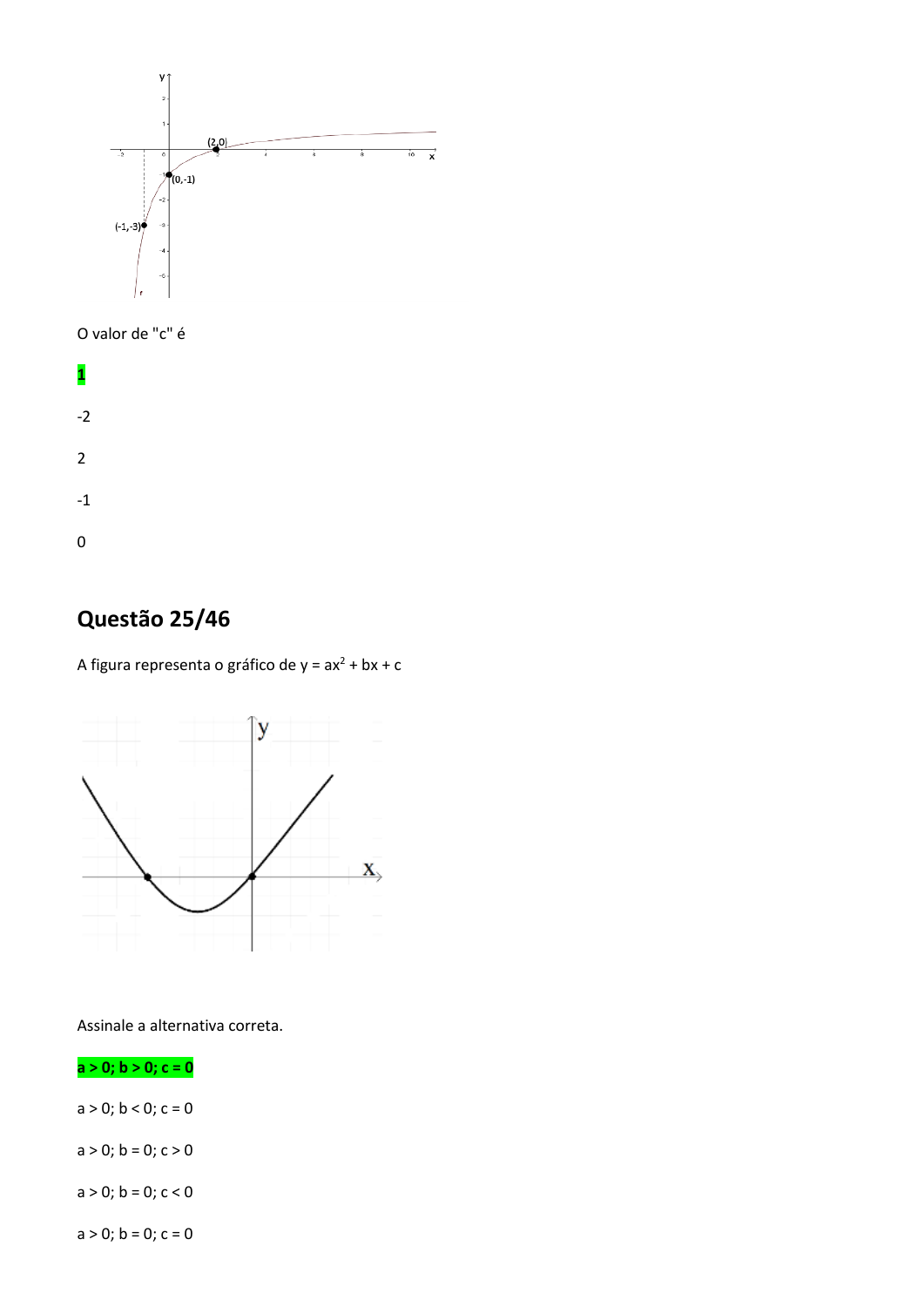# **Questão 26/46**

Em um sistema de coordenadas cartesianas de centro *0 = (*0,0) localiza-se o ponto P = (3, a). Qual a área do triângulo equilátero cujos lados tem o comprimento do segmento  $\overline{OP}$ ?

| $(9+a^2)\sqrt{3}$<br>4 |
|------------------------|
| $(9+a^2)\sqrt{3}$<br>2 |
| $(3+a)^2\sqrt{3}$<br>4 |
| $9 + a^2$<br>2         |
| $(3+a)^2$<br>2         |

# **Questão 27/46**

O barista da Mauá Coffee House deseja preparar 20 kg de uma mistura de cafés chamada Delícia Indo-Colombiana a partir de duas variedades vindas da Indonésia e da Colômbia. O café indonésio é vendido a \$12/kg e o colombiano a \$15/kg. A gerência do estabelecimento decidiu que cada quilograma da Delícia Indo-Colombiana deverá ser vendida por \$13. O desafio do barista é encontrar a quantidade exata de cada variedade nos 20 kg de mistura de tal forma a alcançar o preço desejado. Qual das matrizes aumentadas a seguir representa o sistema linear que soluciona esse problema?

| $\begin{bmatrix} 1 \\ 12 \end{bmatrix}$                         | $\begin{array}{c c} 1 & 20 \\ 15 & 260 \end{array}$                            |
|-----------------------------------------------------------------|--------------------------------------------------------------------------------|
| $\begin{bmatrix} 1 \\ 12 \end{bmatrix}$                         | $\begin{array}{c} 1 \\ 15 \end{array} \begin{bmatrix} 260 \\ 20 \end{bmatrix}$ |
| $\Big[ \begin{smallmatrix} 1\ 1\ 1\ \end{smallmatrix} \Big]$    | $\begin{array}{c} 1 & 260 \\ 15 & 13 \end{array}$                              |
| $\bigl[\begin{smallmatrix} 1\1\2 \end{smallmatrix}\bigr]$       | $\begin{array}{c c} 1 & 13 \\ 15 & 260 \end{array}$                            |
| $\bigl[ \begin{smallmatrix} 1 \ 1 \ 1 \end{smallmatrix} \bigr]$ | $\begin{array}{c} 1 \\ 15 \overline{\smash{\big)}\ 13} \end{array}$            |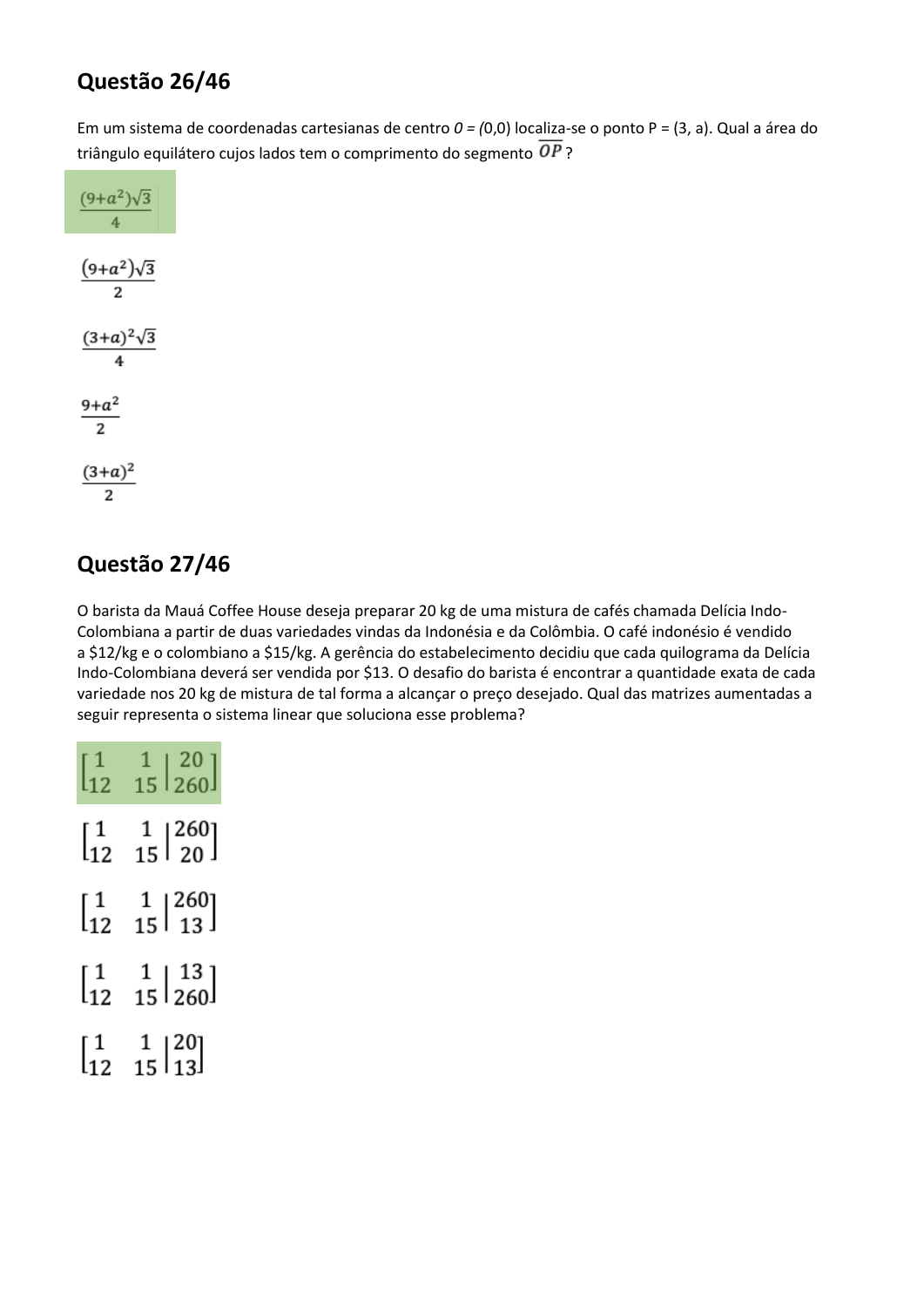# **Questão 28/46**

Uma grande caixa continha um total de *z* fichas, diferenciáveis entre si por meio das cores azul e vermelho. Em um primeiro momento, 16 fichas vermelhas foram retiradas. Após isso, a quantidade de fichas azuis era o dobro do número de fichas vermelhas restantes. Sem devolver as fichas vermelhas à caixa, 55 fichas azuis foram retiradas e, então, foi verificado que havia três vezes mais fichas vermelhas do que azuis. O número total de fichas reservadas na caixa antes das duas retiradas era igual a

| 115 |  |  |  |
|-----|--|--|--|
| 149 |  |  |  |
| 154 |  |  |  |
| 201 |  |  |  |
| 511 |  |  |  |

# **Questão 29/46**

Antes de solicitar a usinagem de uma peça metálica, o projetista deve analisar rigorosamente os desenhos técnicos que a definem para, então, ter em mente os processos pelos quais a matéria prima deve passar para ser transformada. Ciente disso, um projetista experiente precisa solicitar a usinagem de uma peça triangular, de espessura 5,0 mm e que atenda às seguintes especificações:

- os ângulos internos do triângulo devem ser diretamente proporcionais a 2, 4 e 6;
- a bissetriz do segundo maior ângulo interno do triângulo deve medir 10 cm.

Diante dos dados apresentados, o projetista concluiu que os lados que definem a peça solicitada medem, em cm,

 $5\sqrt{3}$ , 15,  $10\sqrt{3}$ .  $5\sqrt{3}$ ,  $5\sqrt{3}$ ,  $10\sqrt{3}$ .  $5, \frac{10\sqrt{3}}{3}, \frac{10\sqrt{3}}{6}.$  $5\sqrt{3}$ , 15,  $4\sqrt{15}$ . 5,  $4\sqrt{15}$ ,  $\frac{10\sqrt{3}}{6}$ .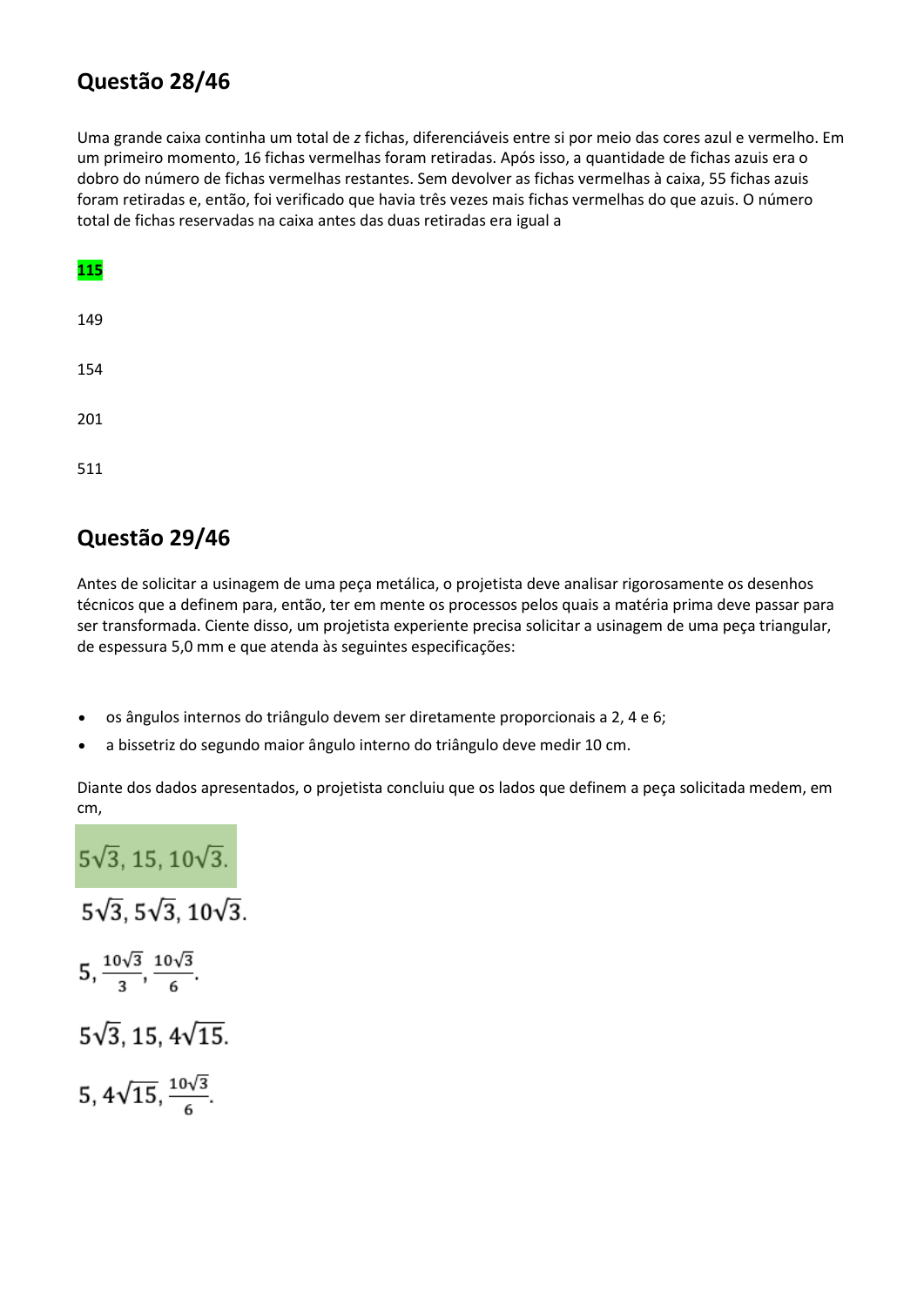# **Questão 30/46**

Para aplicar uma prova online um professor recorre ao banco de questões que continha 10 questões classificadas em três categorias: A, B e C. Dessas questões 20% eram da categoria A. Querendo que a probabilidade mudasse para 50% de a primeira questão selecionada aleatoriamente fosse do nível A, o professor resolveu colocar mais questões dessa categoria no banco. Nessas condições, a quantidade de questões da categoria A que o professor deverá acrescentar no banco de questões é igual a



# **Questão 31/46**

O gráfico da função y =  $log_{10} x$  é mostrado na figura:



Sabe-se que OA=BC. É correto afirmar que

#### **ab = c**

 $a = c - b$ 

 $10^a = 10^c - 10^b$ 

 $a^c = b$ 

 $log<sub>a</sub> b = c$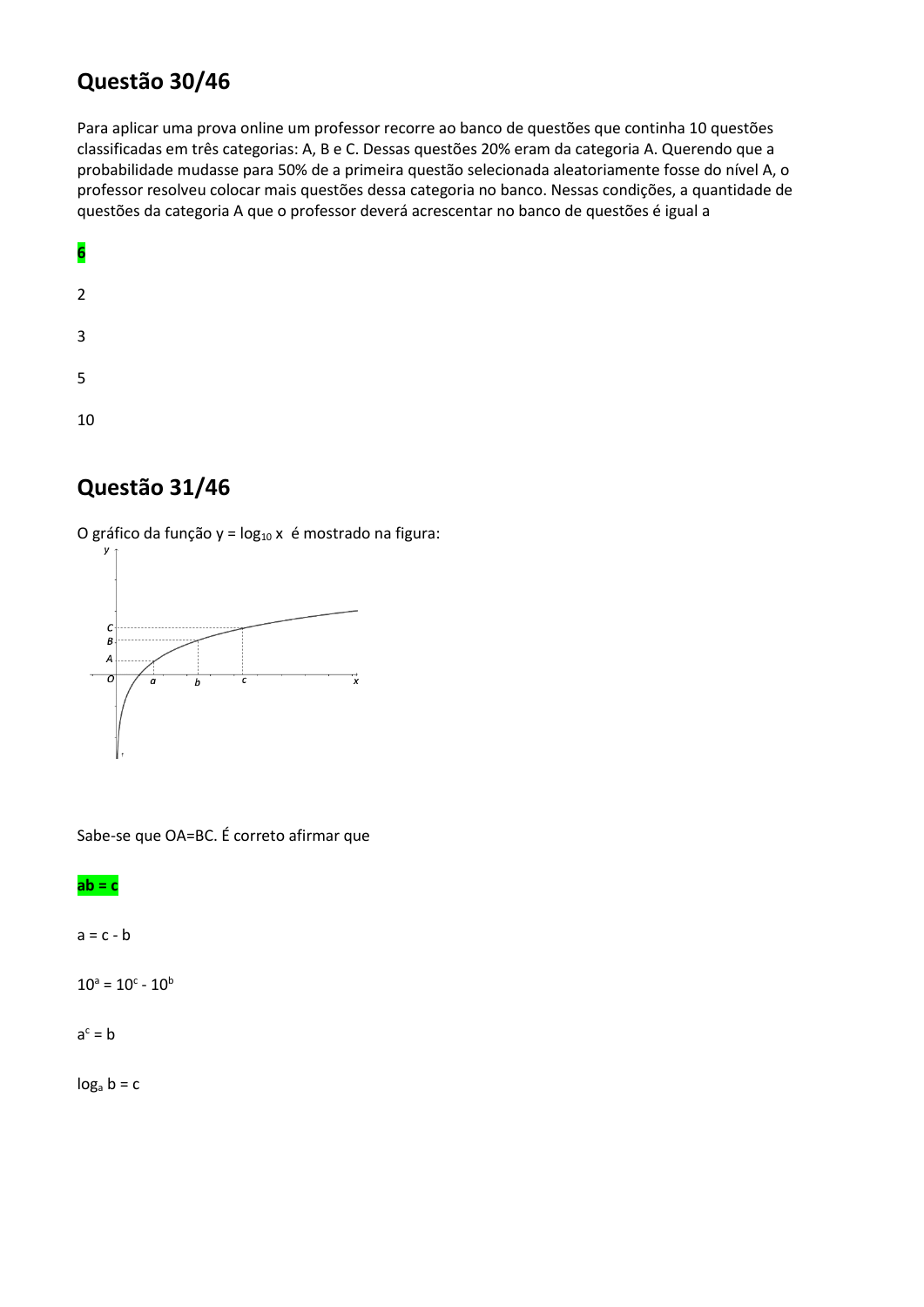# **Questão 32/46**

$$
A = \begin{bmatrix} -2 & x \\ 3 & 1 \end{bmatrix} \begin{bmatrix} B = \begin{bmatrix} 1 & -1 \\ 0 & 1 \end{bmatrix} \end{bmatrix}
$$
é correcto afirma que o valor de x para que  $A \cdot B$ 

Dadas as matrize seja simétrica é



# **Questão 33/46**

Considere as afirmações:

I. Se uma reta r é perpendicular a um plano α, então todas as retas de α são perpendiculares ou ortogonais a r; II. Se a medida da projeção ortogonal de um segmento AB sobre um plano α é a metade da medida do

segmento  $AB$  então a reta  $AB$  faz com α um ângulo de 60°;

III. Dados dois planos paralelos α e β, se um terceiro plano θ intercepta α e β, as interseções entre esses planos serão retas reversas;

IV. Se α e β são dois planos secantes, todas as retas de α também interceptam β.

Estão corretas as afirmações

I e II, apenas.

II e III, apenas.

I, II e III

I, II e IV

II, III, IV

# **Questão 34/46**

No triângulo MNP, tem-se  $\overline{MN} = \overline{MP}$  . Os pontos A, B e C dos lados  $\overline{MN}$ ,  $\overline{NP}$  e  $\overline{MP}$  respectivamente, são tais que  $\overline{AC} = \overline{BC}$ . Sendo:  $\widehat{CAM} = 41^\circ$   $\widehat{PCB} = 33^\circ$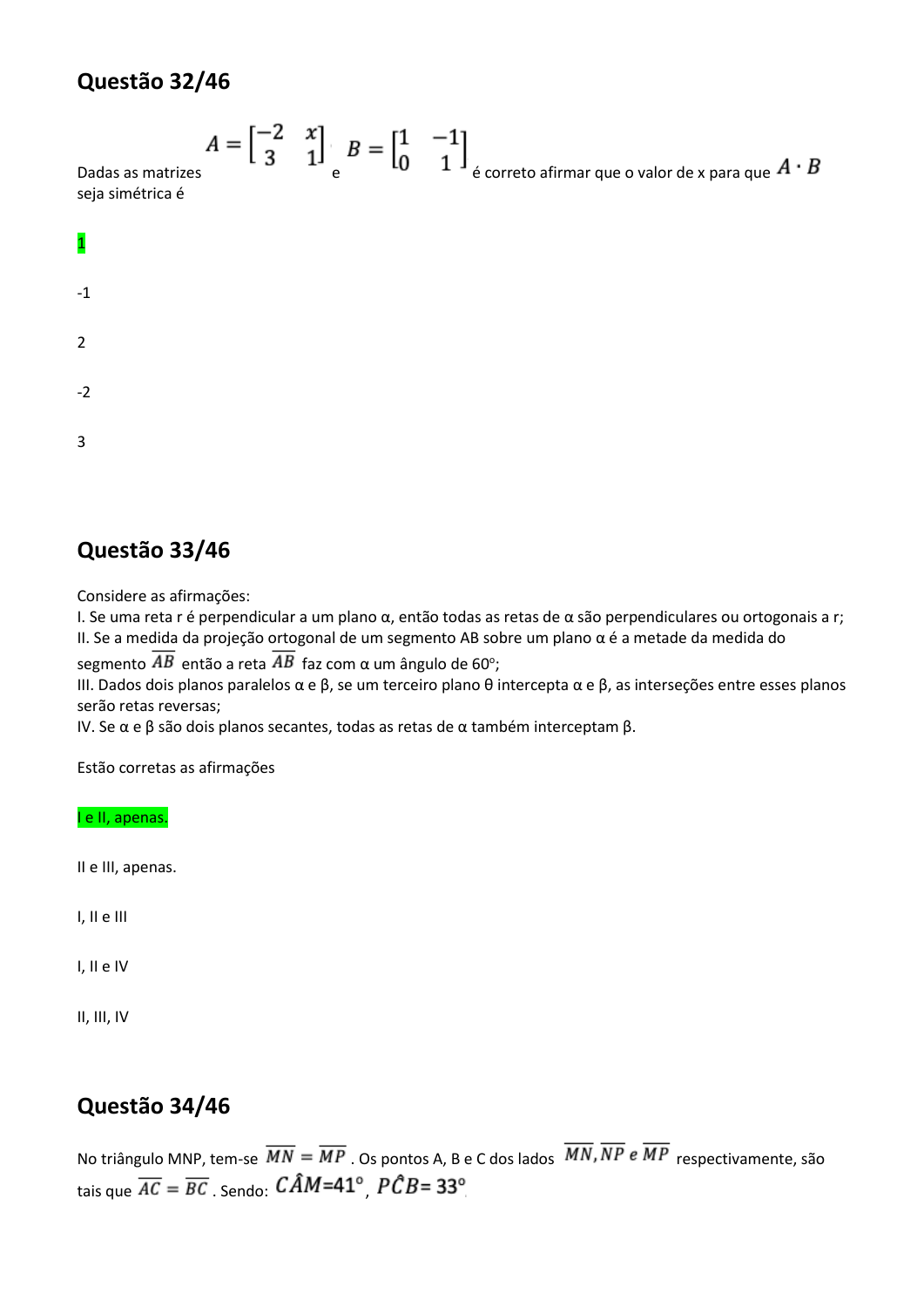



**37°**

74°

60°

41°

32° 45'

# **Questão 35/46**

O metal alumínio é capaz de sofrer oxidação em meio ácido como mostra a reação a seguir:

2 Al + 3  $H_2SO_4 \rightarrow Al_2(SO_4)_3 + 3 H_2$ 

Ao oxidar 10,8 g de alumínio em presença de ácido sulfúrico, a massa de sulfato de alumínio obtida será igual a Dados: Al = 27 g/mol; S = 32 g/mol; O = 16 g/mol

# **68,4 g.** 342 g. 136,8 g. 150 g.

30 g.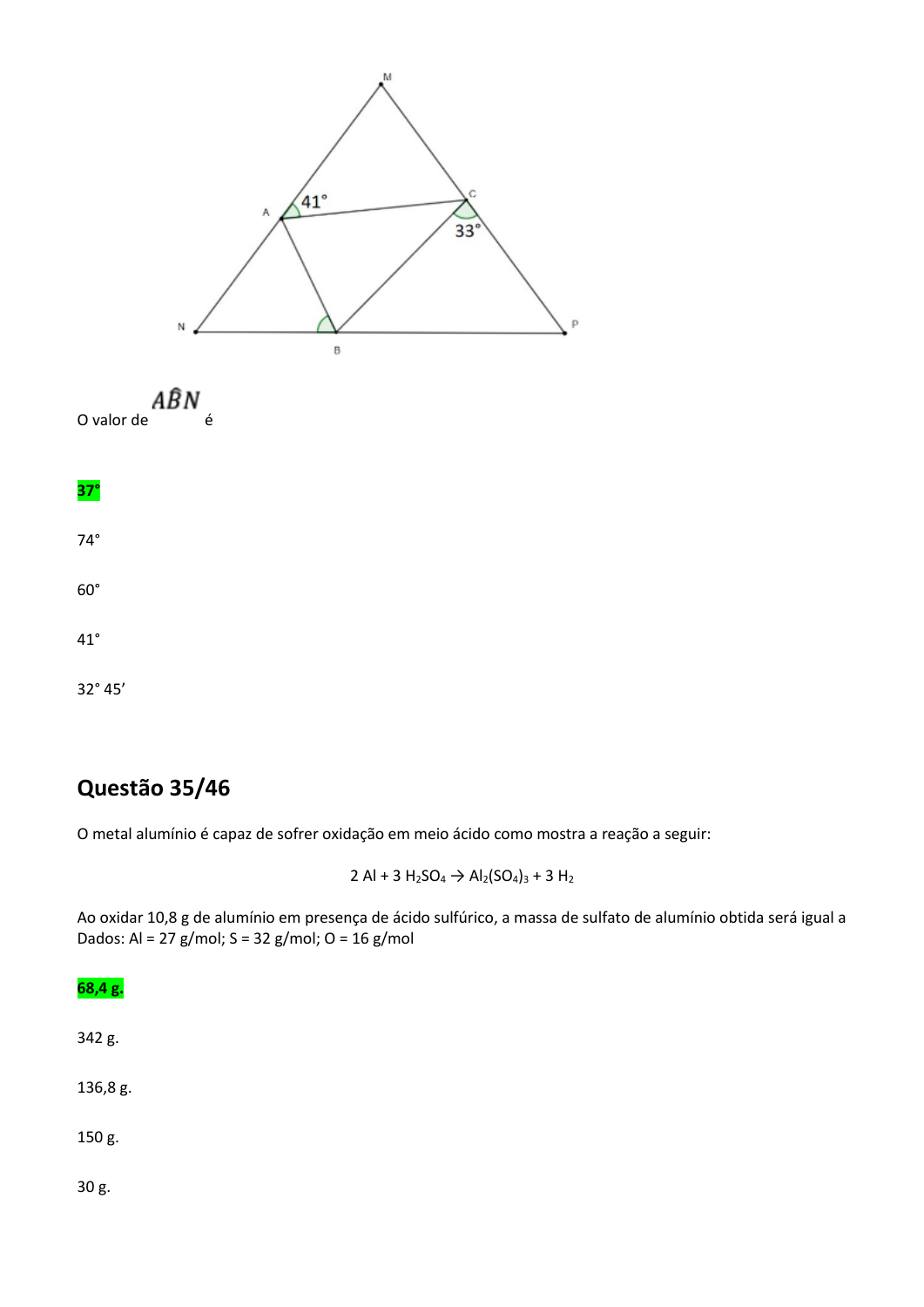# **Questão 36/46**

Índigo é um composto orgânico azul escuro largamente empregado pela indústria têxtil no tingimento de tecidos, como por exemplo, calças *jeans*. Pode ser preparado em laboratório a partir de uma reação que envolve várias etapas, mas cujos reagentes e produto são apresentados a seguir:



Sobre a reação de preparação do índigo apresentada, é correto afirmar que

**a partir de um aldeído aromático e de uma cetona em meio básico, forma-se índigo, que tem fórmula molecular C16H10N2O2.**

a partir de um aldeído aromático e de uma cetona em meio básico, forma-se índigo, que apresenta a função orgânica amida.

a partir de um nitrocomposto e de propanona em meio básico, forma-se índigo, que apresenta a função orgânica amida.

a partir de um nitrocomposto e de propanona em meio básico, forma-se índigo, que tem fórmula molecular  $C_{16}H_2N_2O_2$ .

a partir de um nitrocomposto e de propanona em meio básico, forma-se índigo, que tem fórmula molecular  $C_{16}H_{14}N_2O_2$ .

# **Questão 37/46**

Analise a figura, disponível no site da SABESP, e responda a seguir:



Qual é a etapa do tratamento de água para abastecimento público indicada pelo número **3** na figura?

#### **Floculação.**

Coagulação.

Sedimentação.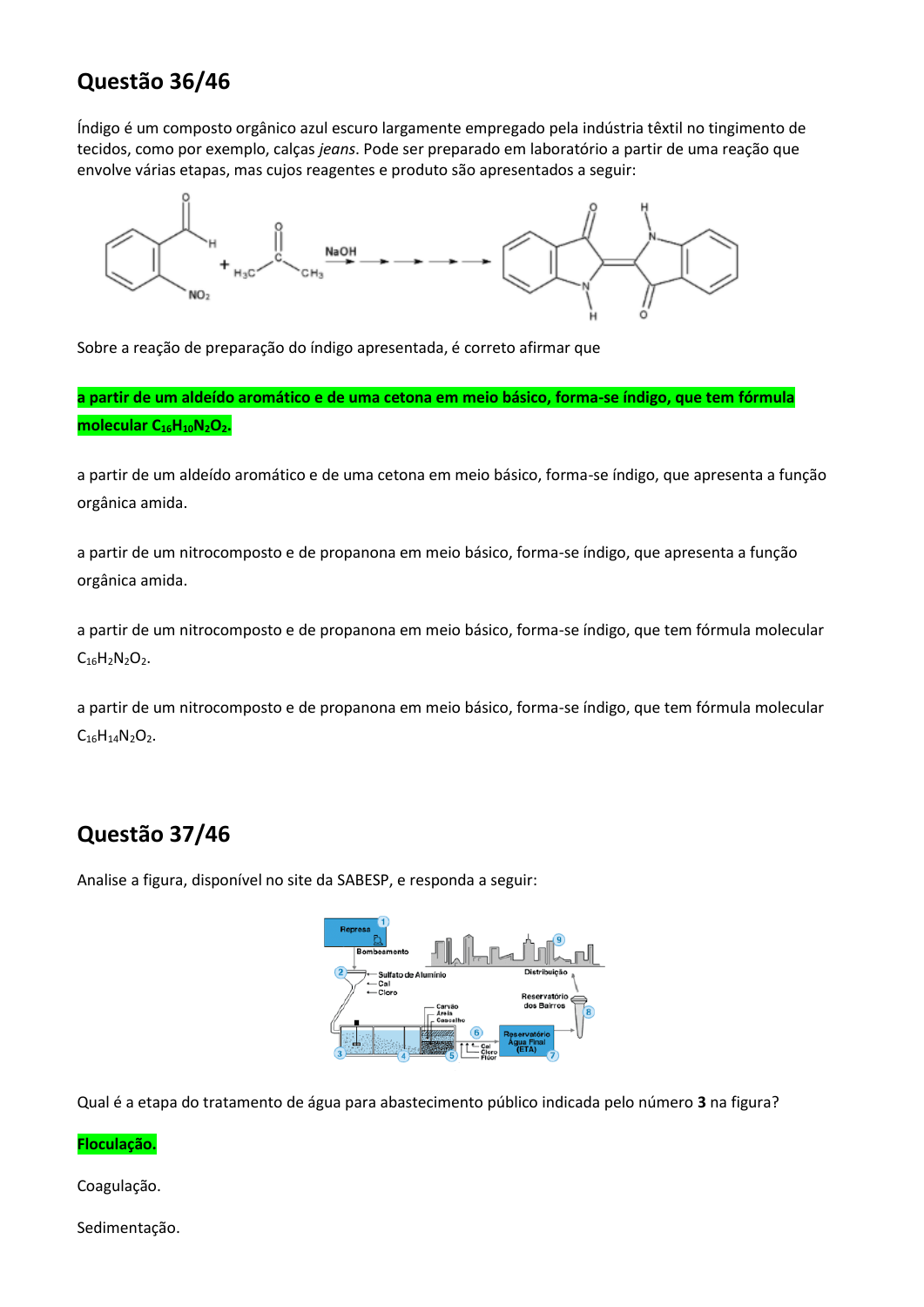Filtração.

Desinfecção.

# **Questão 38/46**

O processo Ostwald é um processo químico comercial empregado na produção de ácido nítrico (HNO<sub>3</sub>). Uma das transformações envolvidas nesse processo consiste em um equilíbrio químico cuja reação não balanceada é equacionada a seguir:

 $NH_{3(g)} + O_{2(g)} \leftrightarrow SO_{(g)} + H_2O_{(g)}$ 

Sobre essa reação, assinale a alternativa que representa a constante de equilíbrio em termos das pressões parciais  $(K_p)$ .

$$
K_p = \frac{(p_{NO})^4 \cdot (p_{H_2O})^6}{(p_{NH_3})^4 \cdot (p_{O_2})^5}
$$
  
\n
$$
K_p = \frac{(p_{NO})^2 \cdot (p_{H_2O})^3}{(p_{NH_3})^2 \cdot (p_{O_2})^2}
$$
  
\n
$$
K_p = \frac{(p_{NO}) \cdot (p_{H_2O})}{(p_{NH_3}) \cdot (p_{O_2})}
$$
  
\n
$$
K_p = \frac{(p_{NH_3})^4 \cdot (p_{O_2})^5}{(p_{NO})^4 \cdot (p_{H_2O})^6}
$$
  
\n
$$
K_p = \frac{(p_{NH_3})^2 \cdot (p_{O_2})^2}{(p_{NO})^2 \cdot (p_{H_2O})^3}
$$

### **Questão 39/46**

A velocidade de translação da Terra em torno do Sol é aproximadamente igual a 30 km/s, numa trajetória que se considerada como uma circunferência tem um raio médio de 150.000.000 km. A massa da Terra é da ordem de 6,0 x 10<sup>24</sup> kg. Medindo em joules, qual a ordem de grandeza aproximadamente do valor da energia cinética de translação da Terra em torno do Sol?



 $10^{28}$  joules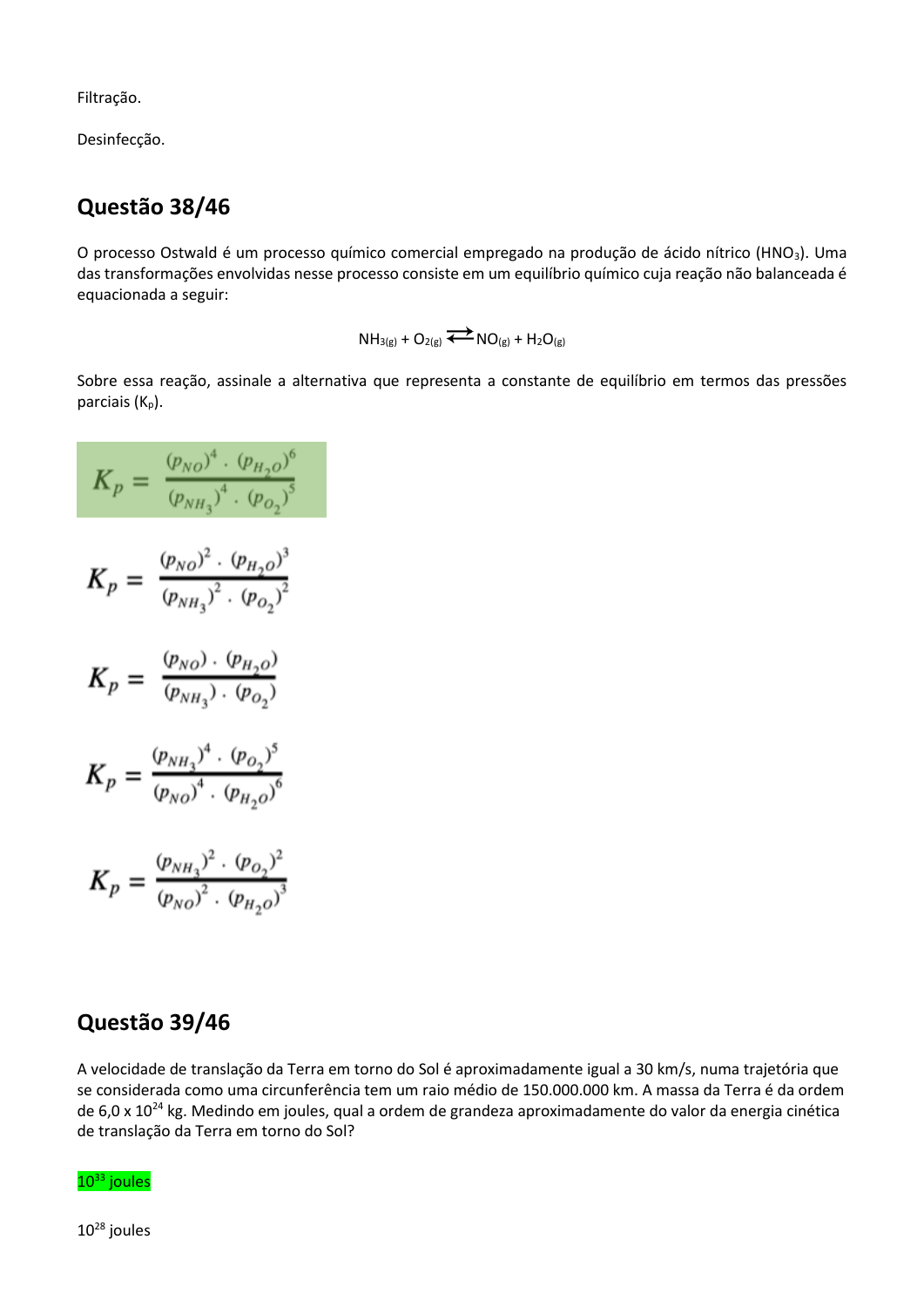1034 joules

1024 joules

 $10^{36}$  joules

# **Questão 40/46**

Dois corpos A e B de massas 2,0 kg e 4,0 kg, respectivamente, realizam uma colisão elástica e frontal. Após a colisão, cada um dos corpos passa a se movimentar em sentido contrário àquele de antes da colisão. Considerando que o módulo das velocidades iniciais  $V_A$  e  $V_B$  dos corpos eram iguais a 2,0 m/s, assinale a alternativa correta.



**Como a colisão é elástica, a energia mecânica e a quantidade de movimento são conservadas.**

A energia cinética inicial vale 12 joules e a energia cinética final vale 4 joules.

A quantidade de movimento inicial e final são iguais e valem 12 kg.m/s.

A quantidade de movimento e a energia cinética são iguais e valem 12 joules.

Como a colisão é elástica, as velocidades antes e após a colisão são iguais.

### **Questão 41/46**

Nas impressoras do tipo jato de tinta, as pequenas gotas possuem uma carga elétrica positiva igual a 3,2  $\times$  10<sup>-10</sup> C e são desviadas para o papel por uma força elétrica de intensidade  $4.5 \times 10^{-4}$  N. É correto afirmar que a intensidade do campo elétrico vale

#### **1,4 × 10<sup>6</sup> N/C.**

 $1.4 \times 10^{-6}$  N/C.

 $1,4 \times 10^{-14}$  N/C.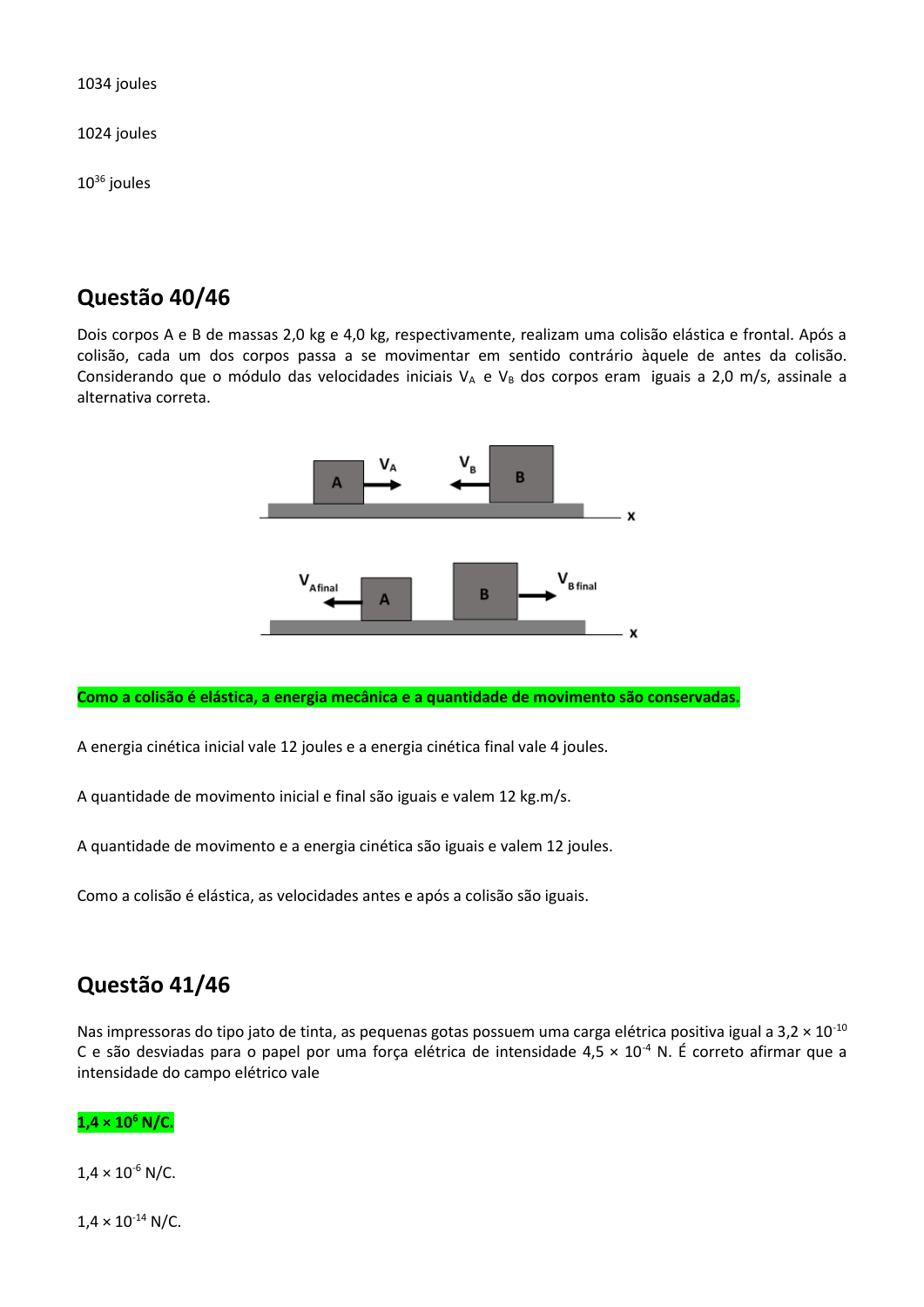$7.1 \times 10^{-6}$  N/C.

 $7.1 \times 10^6$  N/C.

### **Questão 42/46**

Uma partícula de carga positiva q e massa m desloca-se com velocidade módulo v constante através de duas regiões onde existem campos magnéticos  $B_1 e B_2$ , ambos com direções perpendiculares ao plano da tela. Nessas regiões, as trajetórias executadas pela partícula são semicírculos de raios  $r_1$  e r<sub>2</sub>, respectivamente, sendo  $r_1 > r_2$ . Assinale a alternativa correta.



**B<sup>1</sup> aponta para dentro da tela e B<sup>2</sup> aponta para fora da tela, com B<sup>1</sup> < B2.**

 $B_1$  aponta para dentro da tela e  $B_2$  aponta para fora da tela, com  $B_1 > B_2$ .

 $B_1$  aponta para fora da tela e  $B_2$  aponta para dentro da tela, com  $B_1 < B_2$ .

 $B_1$  aponta para fora da tela e  $B_2$  aponta para dentro da tela, com  $B_1 > B_2$ .

 $B_1$  aponta para dentro da tela e  $B_2$  aponta para dentro da tela, com  $B_1 < B_2$ .

### **Questão 43/46**

Sabe-se que uma das consequências da intensificação do efeito estufa é a acidificação dos oceanos, pois com o aumento das concentrações de CO<sub>2</sub> na atmosfera, aumenta-se a absorção desse gás pelos oceanos, resultando em uma redução do pH. Esta redução afeta toda a cadeia alimentar, especialmente o plâncton. Entende-se por plâncton

**grupo se seres que engloba o fitoplâncton (seres autótrofos) e o zooplâncton (seres heterótrofos), que ocupam, respectivamente, o primeiro e o segundo patamar da cadeia alimentar.**

seres decompositores presentes no ambiente aquático marinho, como, por exemplo, os camarões.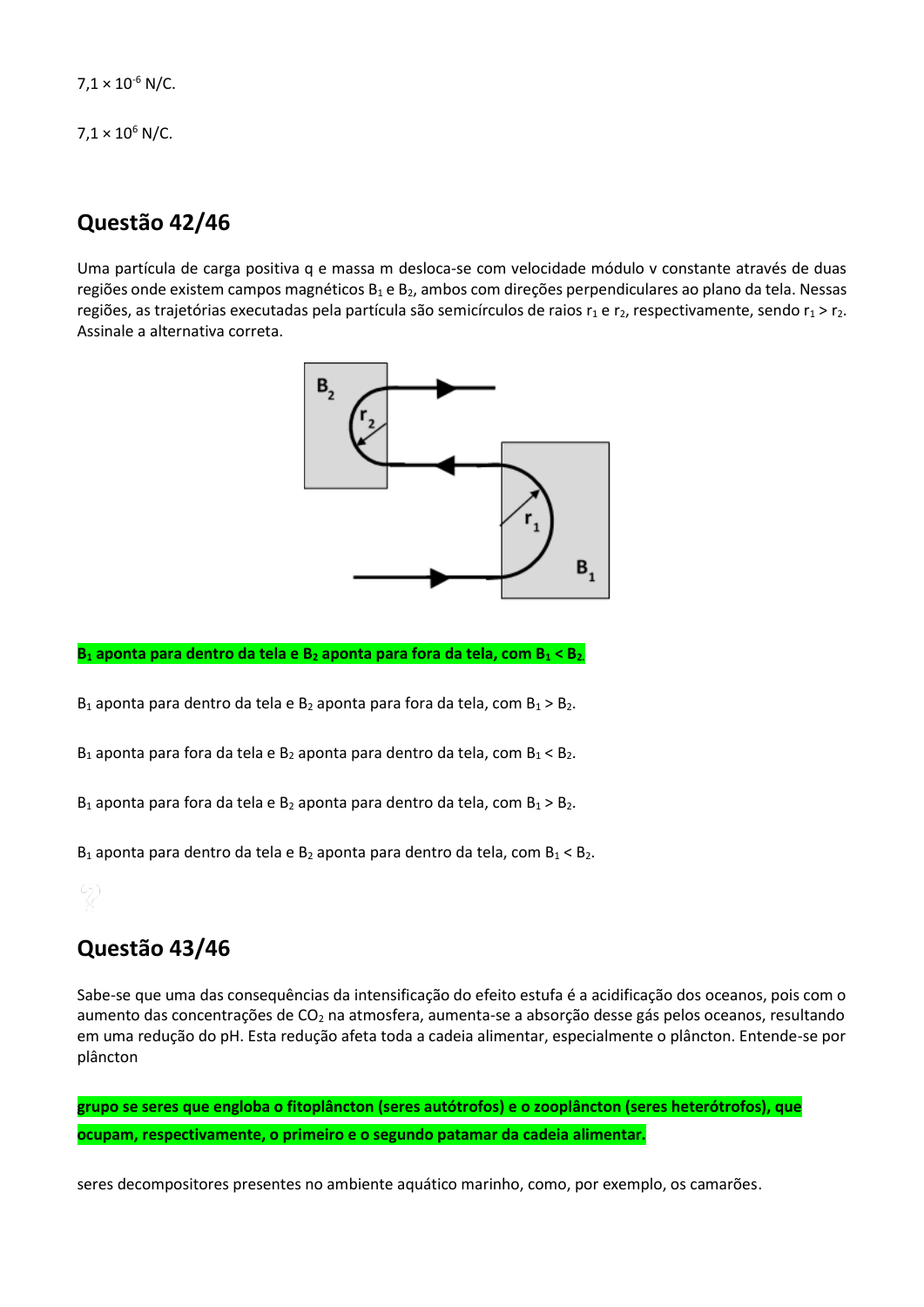seres fotossintetizantes que habitam o fundo dos oceanos e estão no primeiro patamar da cadeia alimentar, ou seja, são consumidores primários.

grupo de seres que engloba o mesoplâncton, organismos que permanecem por toda a sua vida no plâncton, e o meroplâncton, que permanecem apenas temporariamente na comunidade planctônica, como os caranguejos.

grupo de algas que engloba tanto organismos autótrofos quanto heterótrofos e estão presentes em ambiente marinho e de água doce, ocupando o primeiro patamar da cadeia alimentar.

# **Questão 44/46**

#### Enunciado:

Analise os gráficos a seguir, que foram publicados no estudo: Benefícios Econômicos e Sociais da Expansão do Saneamento Brasileiro, do Instituto Trata Brasil, e assinale a alternativa correta.





Percentual da população com acesso ao serviço de coleta de esgoto